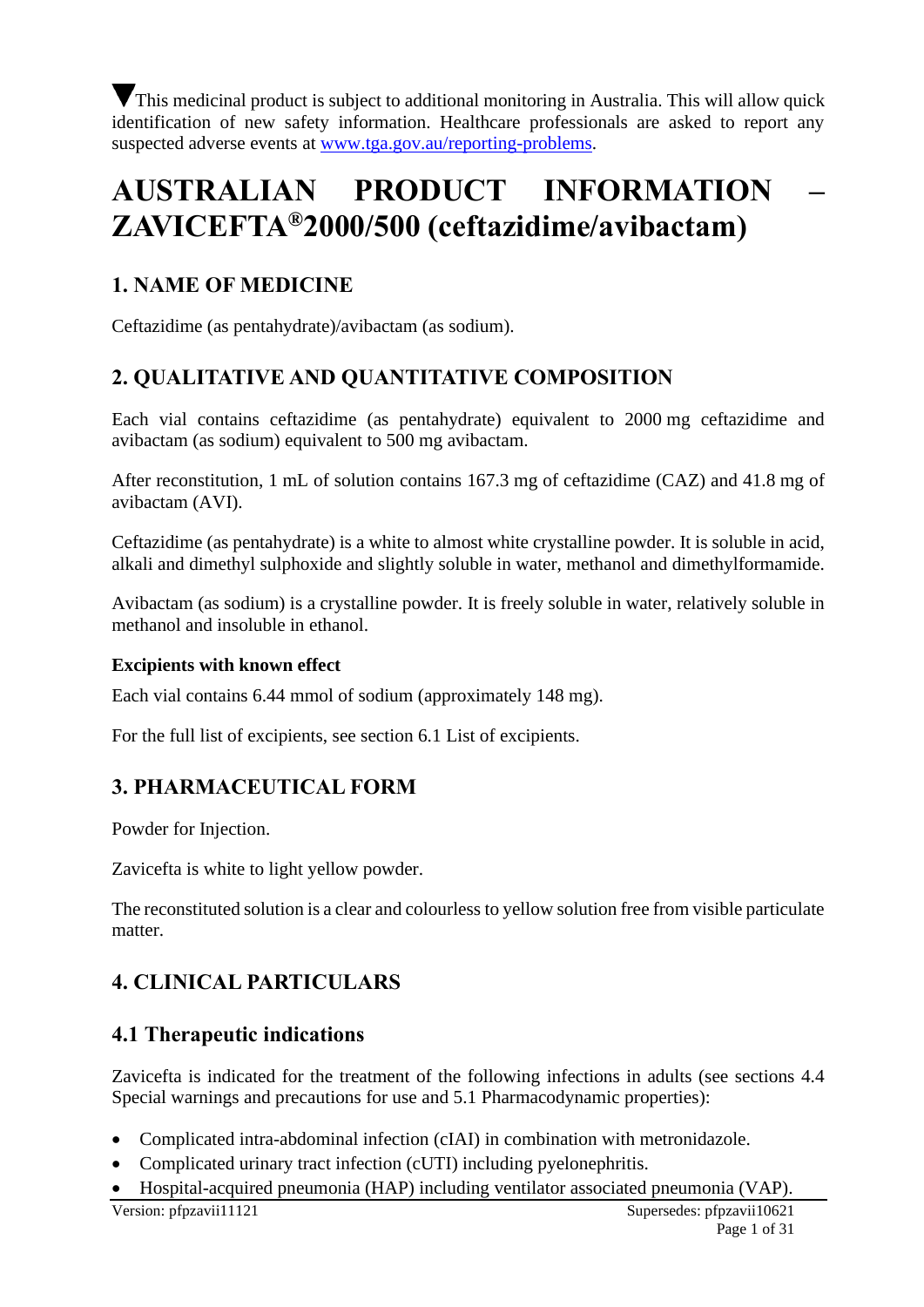Zavicefta is indicated for the treatment of the following infections in infants and paediatric patients ( $>$ 3 months to  $<$  18 years) (see sections 4.4 Special warnings and precautions for use and 5.1 Pharmacodynamic properties):

- Complicated intra-abdominal infection (cIAI) in combination with metronidazole.
- Complicated urinary tract infection (cUTI) including pyelonephritis.

Consideration should be given to official guidance on the appropriate use of antibacterial agents.

To reduce the development of drug-resistant bacteria and maintain the effectiveness of Zavicefta and other antibiotics, Zavicefta should be used in combination with an antibacterial agent(s) active against Gram-positive and/or anaerobic pathogens when these are known or suspected to be contributing to the infectious process.

# **4.2 Dose and method of administration**

### **Dosage**

**Adult**

The recommended dosage is one vial where each vial contains 2000 mg ceftazidime and 500 mg avibactam. Treatment is repeated every 8 hours. For patients with renal impairment, see dosage adjustments, renal impairment later in this section.

#### **Table 1:Summary of treatment duration by indication**

| <b>Type of infection</b>                                  | <b>Frequency</b> | <b>Infusion</b><br>time | <b>Duration of treatment</b> |
|-----------------------------------------------------------|------------------|-------------------------|------------------------------|
| Complicated $IAI^{1,2}$                                   | Every 8 hours    | 2 hours                 | $5-14$ days                  |
| Complicated UTI, including<br>pyelonephritis <sup>2</sup> | Every 8 hours    | 2 hours                 | $5-10$ days <sup>3</sup>     |
| Hospital-acquired pneumonia including<br>VAP <sup>2</sup> | Every 8 hours    | 2 hours                 | $7-14$ days                  |

<sup>1</sup> Used in combination with metronidazole in cIAI clinical trials.

<sup>2</sup> To be used in combination with antibacterial agent(s) active against Gram-positive and/or anaerobic pathogens when these are known or suspected to be contributing to the infectious process.

<sup>3</sup> The total duration shown may include intravenous Zavicefta followed by appropriate oral therapy.

For cUTI including pyelonephritis, the total duration of treatment could be increased to 14 days for patients with bacteraemia.

The duration of treatment should be guided by the severity of the infection, the pathogen(s) and the patient's clinical and bacteriological progress.

### **Dosage adjustments**

### **Adults**

### **Renal impairment**

No dosage adjustment is required in patients with mild renal impairment (estimated creatinine clearance  $(CrCL) \ge 51 \le 80$  mL/min).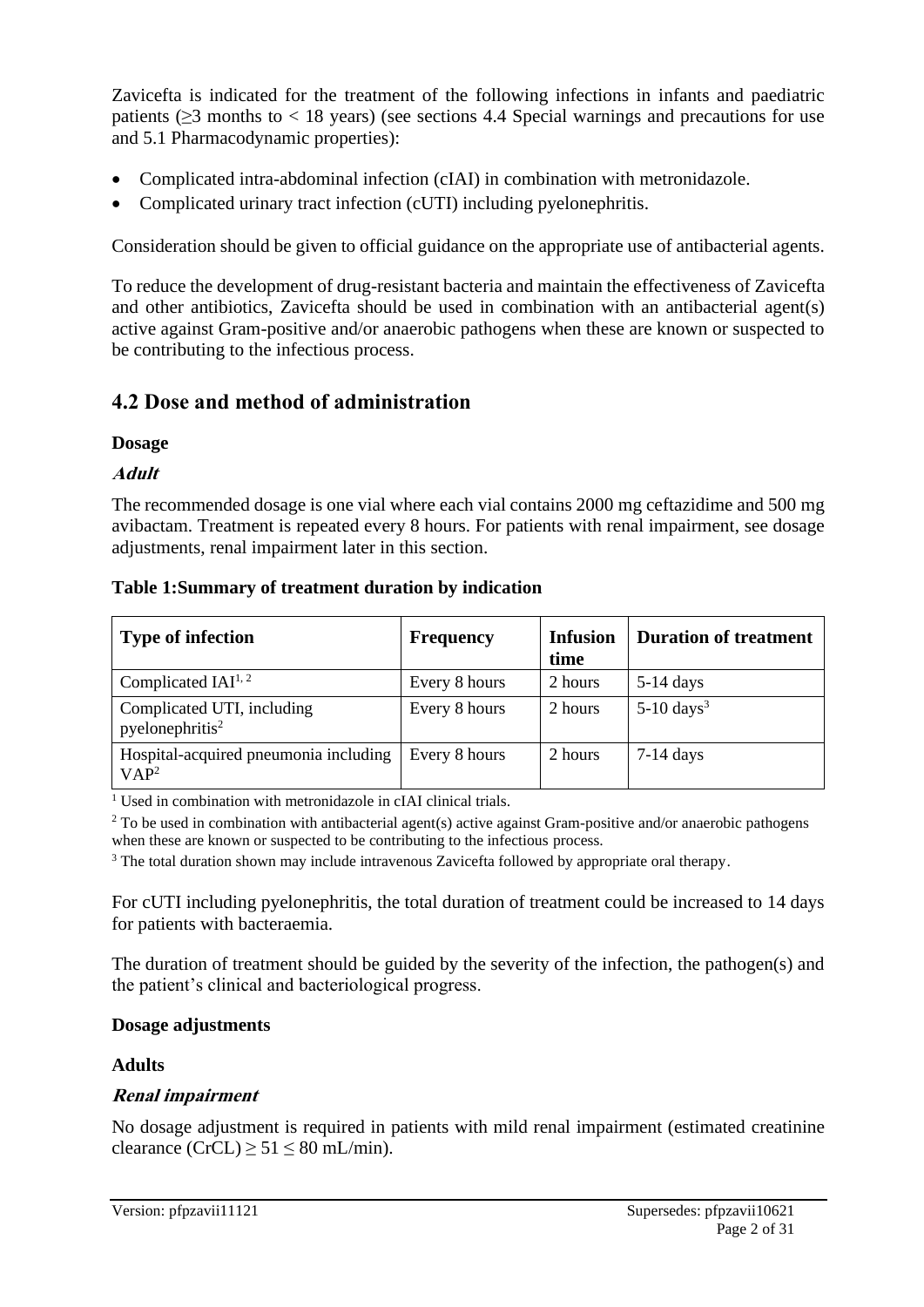Dosage adjustment of Zavicefta is recommended in patients with moderate and severe renal impairment and end-stage renal disease. Table 2 shows the recommended dose adjustments for patients with estimated  $CrCL \leq 50$  mL/min. For patients with changing renal function, CrCl should be monitored at least daily and the dosage of Zavicefta adjusted accordingly. (see sections 4.4 Special warnings and precautions for use, Use in renal impairment, 5.1 Clinical trials and 5.2 Pharmacokinetic properties, Renal impairment).

| <b>Estimated CrCL</b> (mL/min)      | Dose regimen $2$                  | Frequency      | <b>Infusion time</b> |
|-------------------------------------|-----------------------------------|----------------|----------------------|
| $31 - 50$                           | $1000 \text{ mg}/250 \text{ mg}$  | Every 8 hours  | 2 hours              |
| $16-30$                             | 750 mg/187.5 mg                   | Every 12 hours | 2 hours              |
| $6 - 15$                            | $750 \text{ mg}/187.5 \text{ mg}$ | Every 24 hours | 2 hours              |
| ESRD including on haemodialysis $3$ | 750 mg/187.5 mg                   | Every 48 hours | 2 hours              |

**Table 2: Recommended doses for adult patients with renal impairment<sup>1</sup>**

<sup>1</sup> CrCL estimated using the Cockcroft-Gault formula

<sup>2</sup> Dose recommendations are based on pharmacokinetic modelling.

<sup>3</sup> Ceftazidime and avibactam are removed by haemodialysis (see sections 4.9 Overdose and 5.2 Pharmacokinetic properties). Dosing of Zavicefta on haemodialysis days should occur after completion of haemodialysis.

#### **Haemodialysis**

Both ceftazidime and avibactam are haemodialysable, thus, Zavicefta should be administered after haemodialysis on haemodialysis day.

#### *Haemofiltration or peritoneal dialysis*

There is insufficient data to make specific dosage adjustment recommendations for patients undergoing continuous veno-venous haemofiltration or peritoneal dialysis.

### **Hepatic impairment**

No dosage adjustment is required in patients with hepatic impairment (see section 5.2 Pharmacokinetic properties). Close clinical monitoring for safety and efficacy is advised.

#### **Elderly**

No dosage adjustment is required in elderly patients (see section 5.2 Pharmacokinetic properties).

#### **Paediatric population**

Safety and efficacy in infants <3 months old have not been established. The recommended dosage and duration of treatment for infants and paediatric patients ( $\geq$  3 months to  $\leq$  18 years old) is summarised in the Table below. Dosage adjustment of Zavicefta in paediatric patients with renal impairment (2 years to <18 years) are shown in Table 4 below.

#### **Table 3: Dosage in paediatric patients (≥ 3 months to < 18 years old)**

| <b>Type of</b><br>infection        | Age group <sup>4</sup>      | Dosage of<br><b>CAZ/AVI</b>                                                                        | Frequency        | <b>Infusion</b><br>time | <b>Duration of</b><br>treatment |
|------------------------------------|-----------------------------|----------------------------------------------------------------------------------------------------|------------------|-------------------------|---------------------------------|
| $cIAI$ <sup>1,2</sup><br><b>OR</b> | 6 months to<br>$<$ 18 years | $50 \text{ mg/kg}/12.5 \text{ mg/kg}$<br>to a maximum of<br>$2000 \,\mathrm{mg}/500 \,\mathrm{mg}$ | Every 8<br>hours | 2 hours                 | cIAI: $7 - 14$<br>$days^3$      |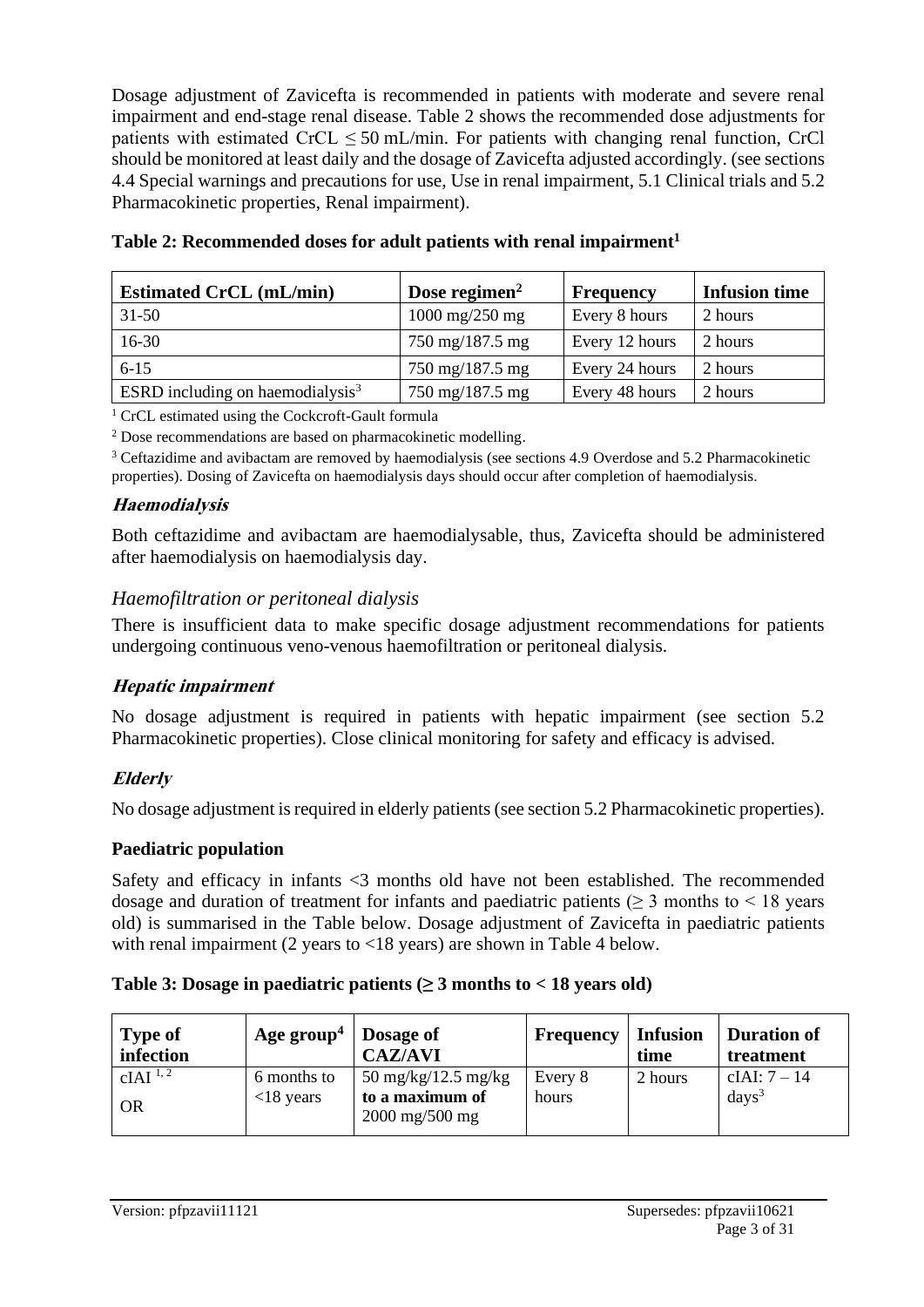| <b>Type of</b><br>infection          | Age group <sup>4</sup>             | Dosage of<br><b>CAZ/AVI</b>         | Frequency        | <b>Infusion</b><br>time | Duration of<br>treatment          |
|--------------------------------------|------------------------------------|-------------------------------------|------------------|-------------------------|-----------------------------------|
| cUTI including<br>pyelonephritis $2$ | $\geq$ 3 months to<br>$<$ 6 months | $40 \text{ mg/kg}/10 \text{ mg/kg}$ | Every 8<br>hours | 2 hours                 | cUTI: 7 – 14<br>days <sup>3</sup> |

Abbreviations:  $CAZ/AVI = ceftazidime/avibactam$ .

<sup>1</sup> Used in combination with metronidazole (MTZ) in cIAI clinical trials.

 $2$  To be used in combination with antibacterial agent(s) active against Gram-positive and/or anaerobic pathogens when these are known or suspected to be contributing to the infectious process.

<sup>3</sup> The total duration shown may include intravenous Zavicefta followed by appropriate oral therapy.

4 . There is no clinical data in children from 3 months to 2 years for this indication. Recommended dosing for this age group is based on pharmacokinetic data.

#### **Paediatric patients with renal impairment**

#### **Table 4: Recommended doses for paediatric patients (2 years to <18 years old) with renal impairment<sup>1</sup>**

| <b>Age Group</b>  | <b>Estimated CrCL</b><br>$(mL/min)^{1}$         | Dose of CAZ/AVI <sup>2</sup>             | <b>Frequency</b> | <b>Infusion</b><br>time |
|-------------------|-------------------------------------------------|------------------------------------------|------------------|-------------------------|
| 2 years to $<$ 18 | $31 - 50$                                       | $25 \text{ mg/kg}/6.25 \text{ mg/kg}$    | Every 8 hours    | 2 hours                 |
| years             |                                                 | to a maximum of                          |                  |                         |
|                   |                                                 | $1000 \,\mathrm{mg}/250 \,\mathrm{mg}$   |                  |                         |
|                   | $16-30$                                         | $18.75 \text{ mg/kg}/4.75 \text{ mg/kg}$ | Every 12 hours   | 2 hours                 |
|                   | $6 - 15$                                        | to a maximum of                          | Every 24 hours   | 2 hours                 |
|                   | ESRD including on<br>haemodialysis <sup>3</sup> | $705 \text{ mg}/187.5 \text{ mg}$        | Every 48 hours   | 2 hours                 |

Abbreviations" CAZ/AVI =ceftazidime/avibactam.

<sup>1</sup> CrCL estimated using the Schwartz bedside formula for paediatric patients (mL/min/1.73 m<sup>2</sup>).

<sup>2</sup> Dose recommendations are based on pharmacokinetic modelling.

<sup>3</sup> Ceftazidime and avibactam are removed by haemodialysis (see sections 4.9 Overdose and 5.2 Pharmacokinetic properties). Dosing of Zavicefta on haemodialysis days should occur after completion of haemodialysis.

There is insufficient information to recommend a dosage regimen for paediatric patients less than 2 years of age with a creatinine clearance of  $\langle 50 \text{ mL/min/1.73 m}^2$ .

There is insufficient clinical data to make specific dosage adjustment recommendations for children <18 years undergoing haemofiltration or peritoneal dialysis.

#### **Method of administration**

Zavicefta is administered by intravenous infusion over 120 minutes. For instructions on reconstitution, dilution and preparation of infusion volume of the product before administration see information under the subsection heading, Reconstitution and Preparation of infusion volume later in this section.

#### **Reconstitution**

The powder must be reconstituted with water for injections and the resulting solution must then be immediately diluted prior to use.

Standard aseptic techniques should be used for solution preparation and administration.

The reconstitution time can be up to 4 minutes.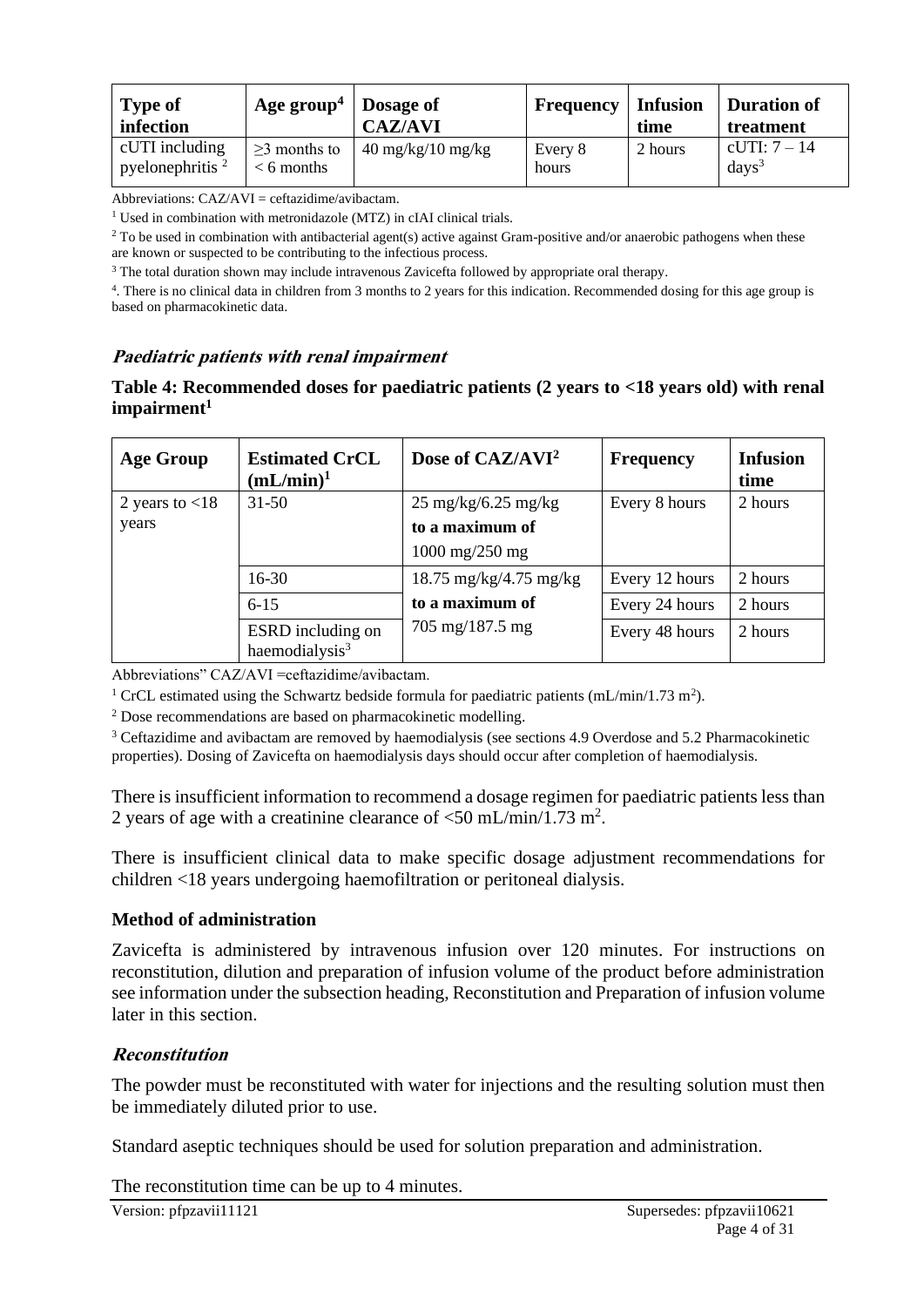Parenteral medicinal products should be inspected visually for particulate matter prior to administration.

Doses may be prepared in an appropriately sized infusion bags or infusion syringes.

The total time interval between starting reconstitution and completing preparation of the intravenous infusion should not exceed 30 minutes.

Refer to Section 6.3 for shelf life of the dry powder, reconstituted solution and the dilued solutions stored in infusion bags and infusion syringes.

Each vial is for single use only. Discard any residues.

#### **Preparation of infusion volume**

Zavicefta (ceftazidime/avibactam) is a combination product; each vial contains 2000 mg of ceftazidime and 500 mg of avibactam in a fixed 4:1 ratio. Dosage recommendations are based on the ceftazidime component only.

#### **Instructions for preparing adult and paediatric doses in for patients older than 12 months INFUSION BAGS or in INFUSION SYRINGES**

NOTE: The following procedure describes the steps to prepare an infusion solution with a final concentration of 8-40 mg/mL of ceftazidime. **For paediatric patients aged 3 to 12 months**, detailed steps to prepare a 20 mg/mL solution are provided later in this section (see Table 6).

- 1. Prepare the reconstituted solution (167.3 mg/mL of ceftazidime):
	- a. Insert the syringe needle through the vial closure and inject 10 mL of sterile water for injections.
	- b. Withdraw the needle and shake the vial to give a clear solution.
	- c. Insert a gas relief needle through the vial closure **after** the product has dissolved to relieve the internal pressure (this is important to preserve product sterility).
- 2. Prepare the **final solution** for infusion (must contain **8-40 mg/mL** ceftazidime):
	- a. Infusion bag: Further dilute the reconstituted solution by transferring an appropriately calculated volume of the reconstituted solution to an infusion bag containing any of the following: sodium chloride 9 mg/mL (0.9%) solution for injection, dextrose 50 mg/mL (5%) solution for injection, sodium chloride 4.5 mg/mL and dextrose 25 mg/mL solution for injection (0.45% sodium chloride and 2.5% dextrose) or Lactated Ringer's solution.
	- b. Infusion syringe: Further dilute the reconstituted solution by transferring an appropriately calculated volume of the reconstituted solution combined with a sufficient volume of diluent (sodium chloride 9 mg/mL (0.9%) solution for injection or dextrose 50 mg/mL (5%) solution for injection) to an infusion syringe.

Refer to the Table below.

#### **Table 5: Preparation of Zavicefta for adult and paediatric doses for patients older than 12 months in INFUSION BAG or in INFUSION SYRINGE.**

| <b>Zavicefta Dose</b>      | <b>Volume to withdraw</b>                | <b>Final volume after</b> | <b>Final volume in</b> |
|----------------------------|------------------------------------------|---------------------------|------------------------|
| (ceftazidime) <sup>1</sup> | from reconstituted vial                  | dilution in infusion bag  | infusion syringe       |
| $2000$ mg                  | Entire contents<br>(approximately 12 mL) | 50 mL to 250 mL           | 50 mL                  |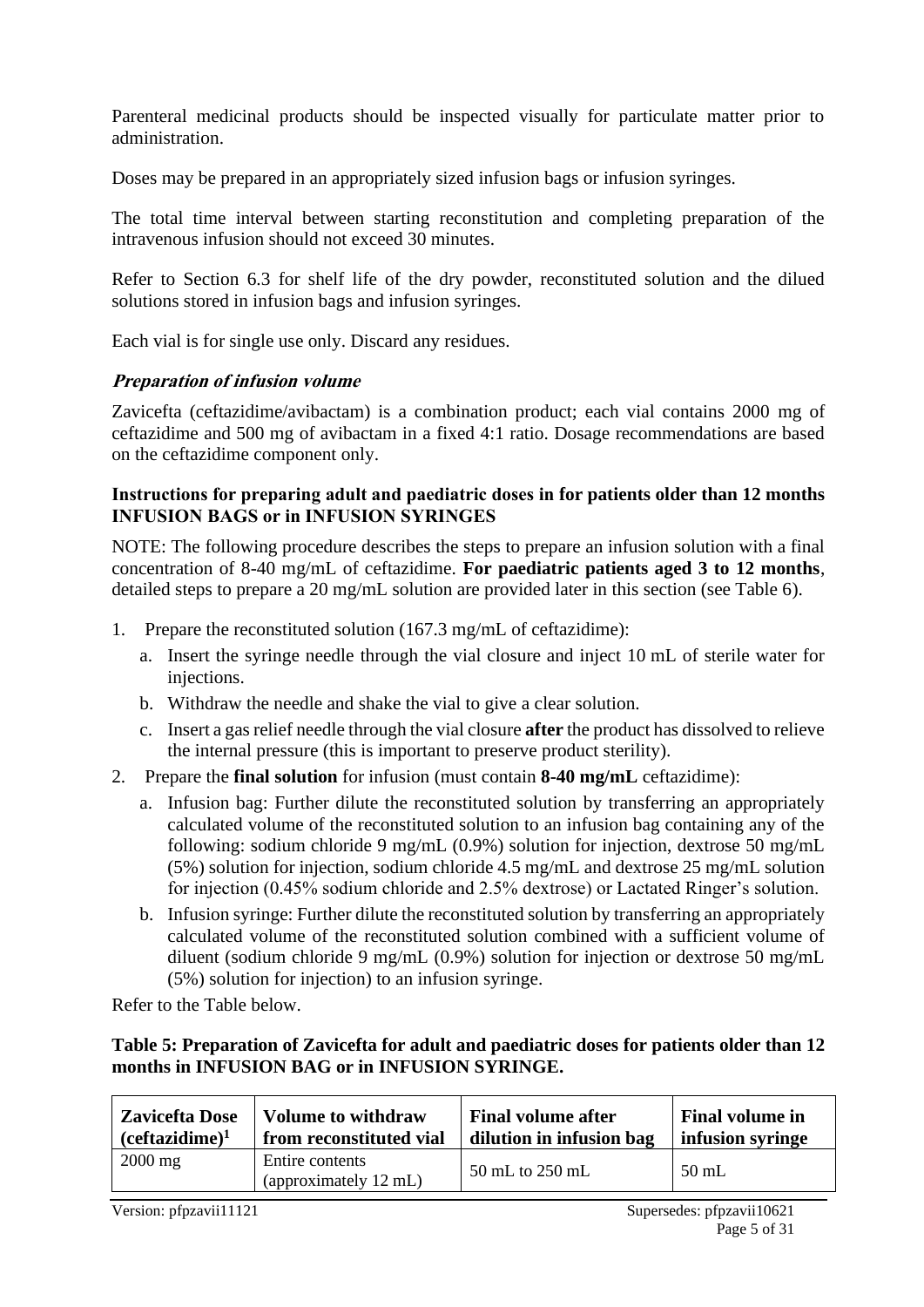| $1000$ mg       | $6 \text{ mL}$                                                                                               | 25 mL to 125 mL                                                                                                                         | $25 \text{ mL}$ to $50 \text{ mL}$                                                                                                                |
|-----------------|--------------------------------------------------------------------------------------------------------------|-----------------------------------------------------------------------------------------------------------------------------------------|---------------------------------------------------------------------------------------------------------------------------------------------------|
| 750 mg          | $4.5$ mL                                                                                                     | 19 mL to 93 mL                                                                                                                          | 19 mL to $50$ mL                                                                                                                                  |
| All other doses | Volume (mL) calculated<br>based on dose required:<br>Dose (mg ceftazidime) $\div$<br>167.3 mg/mL ceftazidime | Volume (mL) will vary<br>based on infusion bag size<br>availability. Final infusion<br>solution must contain 8-40<br>mg/mL ceftazidime. | Volume (mL) will<br>vary based on<br>infusion syringe size<br>availability. Final<br>infusion solution<br>must contain 8-40<br>mg/mL ceftazidime. |

<sup>1</sup>Based on ceftazidime component only.

#### **Preparation of Zavicefta for use in paediatric patients aged 3 to 12 months of age in INFUSION SYRINGE:**

NOTE: The following procedure describes the steps to prepare a 20 mg/mL ceftazidime infusion solution. Alternative doses may be prepared, but the final solution must contain 8-40 mg/mL of ceftazidime.

- 1. Prepare the r**econstituted solution** (167.3 mg/mL of ceftazidime):
	- a. Insert the syringe needle through the vial closure and inject 10 mL of sterile water for injections.
	- b. Withdraw the needle and shake the vial to give a clear solution.
	- c. Insert a gas relief needle through the vial closure after the product has dissolved to relieve the internal pressure (this is important to preserve product sterility).
- 2. Prepare the **final solution** for infusion of 20 mg/mL ceftazidime:
	- a. Further dilute the reconstituted solution by transferring an appropriately calculated volume of the reconstituted solution combined with a sufficient volume of diluent (sodium chloride 9 mg/mL (0.9%) solution for injection or dextrose 50 mg/mL (5%) solution for injection) to an infusion syringe.
	- b. Refer to Table 6 below to confirm the calculations. Values shown are approximate as it may be necessary to round to the nearest graduation mark of an appropriately sized syringe. Note that the Tables are NOT inclusive of all possible calculated doses but may be utilized to estimate the approximate volume to verify the calculation.

#### **Table 6: Preparation of the final Zavicefta solution (20 mg/mL ceftazidime) in paediatric patients 3 to 12 months of age with creatinine clearance (CrCL) > 50 mL/min/1.73 m<sup>2</sup>**

| Age and<br><b>Zavicefta Dose</b><br>$(mg/kg)^1$ | Weight<br>$\left(\mathbf{kg}\right)$ | Dose (mg)<br>ceftazidime) | <b>Volume of reconstituted</b><br>solution to be withdrawn<br>from vial $(mL)$ | <b>Volume of</b><br>diluent to add<br>for mixing $(mL)$ |
|-------------------------------------------------|--------------------------------------|---------------------------|--------------------------------------------------------------------------------|---------------------------------------------------------|
| 6 months to 12                                  | 5                                    | 250                       | 1.5                                                                            | 11                                                      |
| months                                          | 6                                    | 300                       | 1.8                                                                            | 13                                                      |
| $50 \frac{\text{mg}}{\text{kg}}$ of             | 7                                    | 350                       | 2.1                                                                            | 15                                                      |
| ceftazidime                                     | 8                                    | 400                       | 2.4                                                                            | 18                                                      |
|                                                 | 9                                    | 450                       | 2.7                                                                            | 20                                                      |
|                                                 | 10                                   | 500                       | 3                                                                              | 22                                                      |
|                                                 | 11                                   | 550                       | 3.3                                                                            | 24                                                      |
|                                                 | 12                                   | 600                       | 3.6                                                                            | 27                                                      |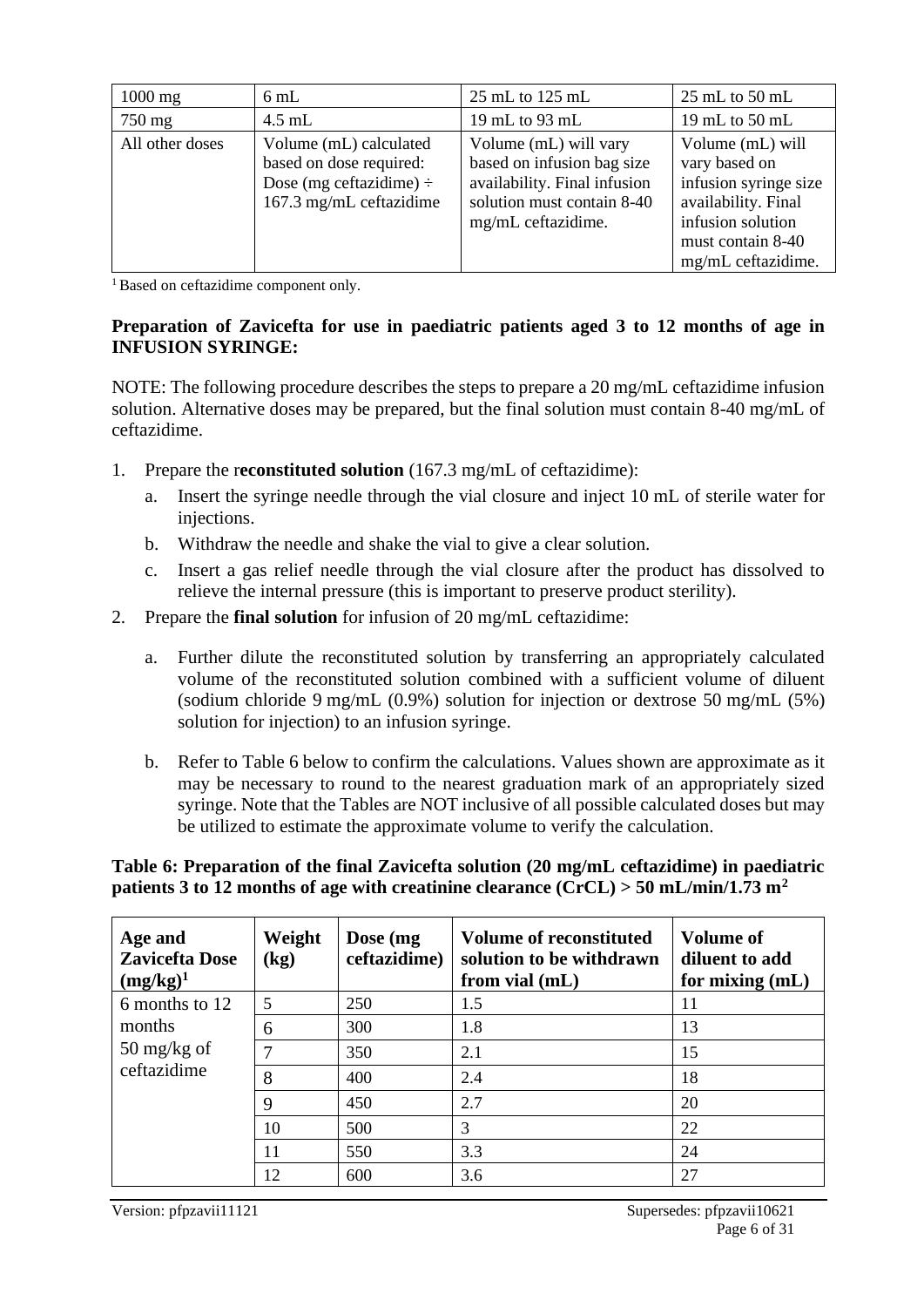| 3 months to $< 6$                   | $\overline{4}$ | 160 |     | 7.4 |
|-------------------------------------|----------------|-----|-----|-----|
| months                              |                | 200 | 1.2 | 8.8 |
| $40 \frac{\text{mg}}{\text{kg}}$ of | 6              | 240 | 1.4 | 10  |
| ceftazidime                         |                | 280 | 1.7 | 13  |
|                                     | 8              | 320 | 1.9 | 14  |
|                                     |                | 360 | 2.2 | 16  |
|                                     | 10             | 400 | 2.4 | 18  |

<sup>1</sup> Based on ceftazidime component only.

# **4.3 Contraindications**

Hypersensitivity to the active substances or to any of the excipients listed in section 6.1.

Hypersensitivity to any cephalosporin antibacterial agent.

Severe hypersensitivity (e.g., anaphylactic reaction, severe skin reaction) to any other type of βlactam antibacterial agent (e.g., penicillins, monobactams or carbapenems).

# **4.4 Special warnings and precautions for use**

### **Hypersensitivity reactions**

Serious and occasionally fatal hypersensitivity reactions are possible (see sections 4.3 Contraindications and 4.8 (Adverse effects (undesirable effects)). In case of hypersensitivity reactions, treatment with Zavicefta must be discontinued immediately and adequate emergency measures must be initiated.

Before beginning treatment, it should be established whether the patient has a history of hypersensitivity reactions to ceftazidime, to other cephalosporins or to any other type of β-lactam antibacterial agent. Caution should be used if ceftazidime/avibactam is given to patients with a history of non-severe hypersensitivity to penicillins, monobactams or carbapenems.

#### *Clostridium difficile***-associated diarrhoea**

*Clostridium difficile-*associated diarrhoea has been reported with ceftazidime/avibactam, and can range in severity from mild to life-threatening. This diagnosis should be considered in patients who present with diarrhoea during or subsequent to the administration of Zavicefta (see section 4.8 Adverse effects (undesirable effects)). Discontinuation of therapy with Zavicefta and the administration of specific treatment for *Clostridium difficile* should be considered. Medicinal products that inhibit peristalsis should not be given.

### **Nephrotoxicity**

Concurrent treatment with high doses of cephalosporins and nephrotoxic medicinal products such as aminoglycosides or potent diuretics (e.g., furosemide) may adversely affect renal function.

#### **Direct antiglobulin test (DAGT or Coombs test) seroconversion and potential risk of haemolytic anaemia**

Ceftazidime/avibactam use may cause development of a positive direct antiglobulin test (DAGT, or Coombs test), which may interfere with the cross-matching of blood and/or may cause drug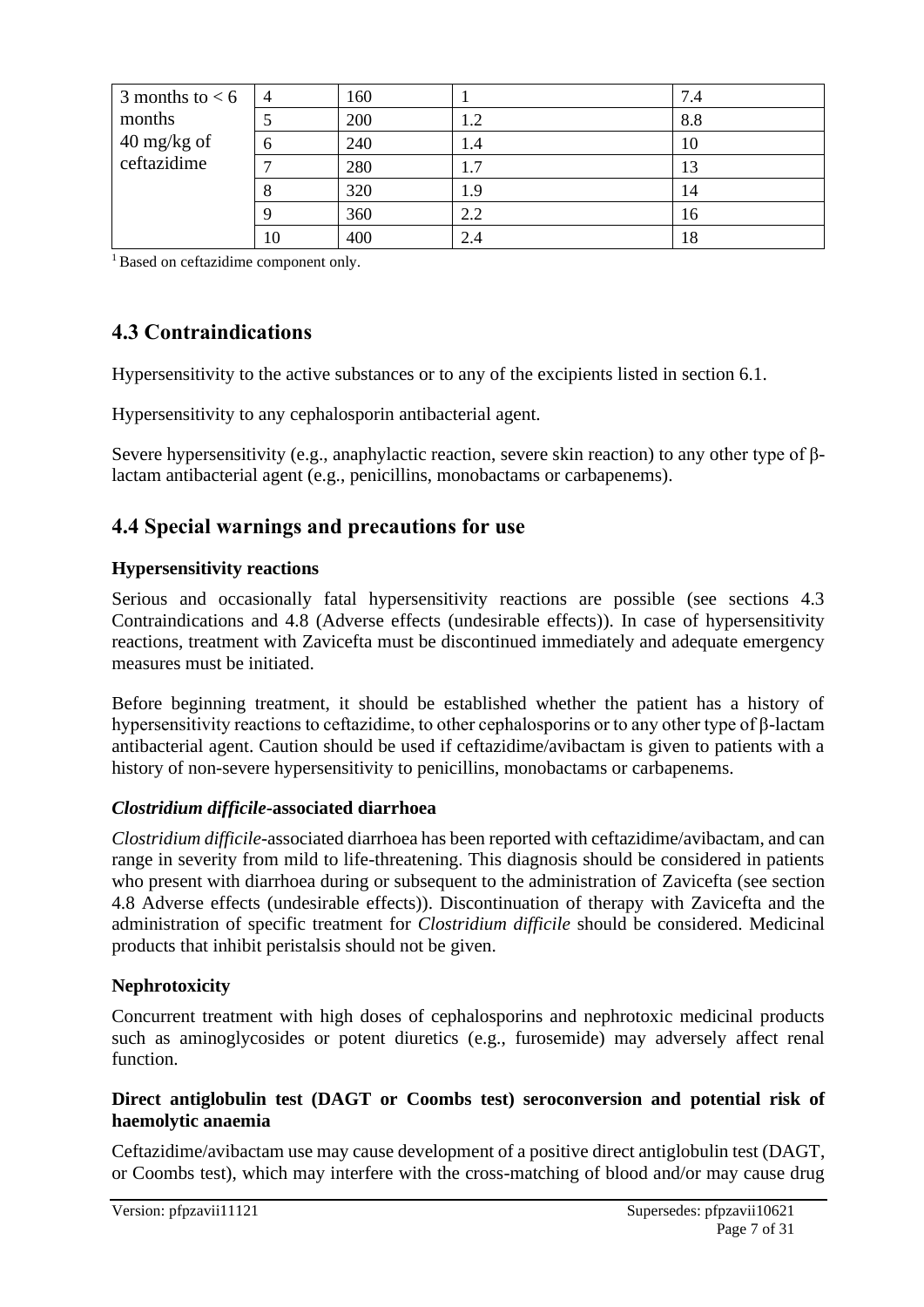induced immune haemolytic anaemia (see section 4.8 Adverse effects (undesirable effects)). While DAGT seroconversion in patients receiving Zavicefta was very common in clinical studies (the estimated range of seroconversion across Phase 3 studies was 3.2% to 20.8% in patients with a negative Coombs test at baseline and at least one follow-up test), there was no evidence of haemolysis in patients who developed a positive DAGT on treatment. However, the possibility that haemolytic anaemia could occur in association with Zavicefta treatment cannot be ruled out. Patients experiencing anaemia during or after treatment with Zavicefta should be investigated for this possibility.

### **Dermatological adverse events**

Severe cutaneous adverse reactions (SCARs), such as Stevens-Johnson syndrome, toxic epidermal necrolysis (TEN) and drug reaction with eosinophilia and systemic symptoms (DRESS) and acute generalised exanthematous pustulosis (AGEP) have been reported in patients taking beta-lactam antibiotics. When SCAR is suspected, Zavicefta should be discontinued immediately and an alternative treatment should be considered. See Section 4.8 Adverse effects (undesirable effects).

### **Spectrum of activity of ceftazidime/avibactam**

Ceftazidime has little or no activity against the majority of Gram-positive organisms and anaerobes (see sections 4.2 Dose and method of administration and 5.1 Pharmacodynamic properties). Additional antibacterial agents should be used when these pathogens are known or suspected to be contributing to the infectious process.

The inhibitory spectrum of avibactam includes many of the enzymes that inactivate ceftazidime, including Ambler class A β-lactamases and class C β-lactamases. Avibactam does not inhibit class B enzymes (metallo-β-lactamases) and is not able to inhibit many of the class D enzymes (see section 5.1 Pharmacodynamic properties).

# **Non-susceptible organisms**

Prolonged use may result in the overgrowth of non-susceptible organisms (e.g., *Enterococci*, fungi), which may require interruption of treatment or other appropriate measures.

### **Development of drug-resistant bacteria**

Prescribing Zavicefta in the absence of a proven or strongly suspected bacterial infection is unlikely to provide benefit to the patient and increases the risk of the development of drugresistant bacteria (see Sections 4.1. Indications).

### **Controlled sodium diet**

Each vial contains a total of 6.44 mmol of sodium (approximately 148 mg). This should be considered when administering Zavicefta to patients who are on a controlled sodium diet.

### **Use in renal impairment**

Ceftazidime and avibactam are eliminated via the kidneys, therefore, the dose should be reduced according to the degree of renal impairment (see section 4.2 Dose and method of administration). Neurological sequelae, including tremor, myoclonus, non-convulsive status epilepticus, convulsion, encephalopathy and coma, have occasionally been reported with ceftazidime when the dose has not been reduced in patients with renal impairment.

In patients with renal impairment, close monitoring of estimated creatinine clearance is advised. In some patients, the creatinine clearance estimated from serum creatinine can change quickly,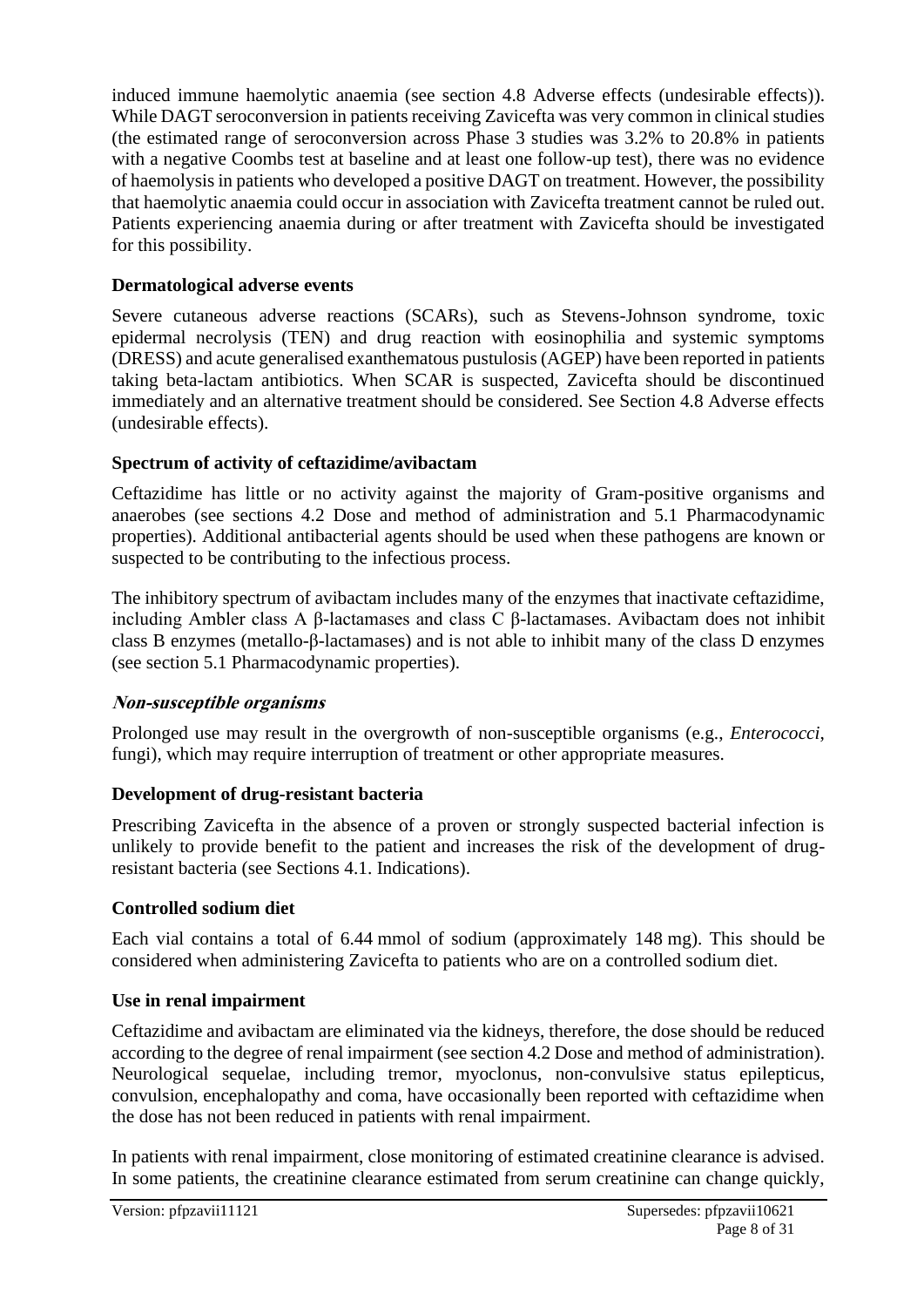especially early in the course of treatment for the infection (see section 5.1 Clinical trials and 5.2 Pharmacokinetic properties, Renal impairment.

#### **Use in the elderly**

No dosage adjustment is required in elderly patients (see sections 4.2 Dose and method of administration and 5.2 Pharmacokinetic properties).

#### **Paediatric use**

The safety and efficacy of Zavicefta in paediatric patients  $\langle \langle 3 \rangle$  months) have not been established.

There is a potential risk of overdosing, particularly for paediatric patients aged from 3 to less than 12 months of age. Care should be taken when calculating the volume of administration of the dose (see section 4.2 Dose and method of administration, and section 4.9 Overdose).

#### **Effects on laboratory tests**

Ceftazidime may interfere with copper reduction methods (Benedict's, Fehling's, Clinitest) for detection of glycosuria leading to false positive results. Ceftazidime does not interfere with enzyme-based tests for glycosuria.

# **4.5 Interaction with other medicines and other forms of interactions**

*In vitro*, avibactam is a substrate of OAT1 and OAT3 transporters which might contribute to the active uptake of avibactam from the blood compartment and therefore affect its excretion. Probenecid (a potent OAT inhibitor) inhibits this uptake by 56% to 70% *in vitro* and therefore, has the potential to alter the elimination of avibactam. Since a clinical interaction study of avibactam and probenecid has not been conducted, co-administration of avibactam with probenecid is not recommended.

Avibactam showed no significant inhibition of cytochrome P450 enzymes *in vitro*. Avibactam and ceftazidime showed no *in vitro* cytochrome P450 induction at clinically relevant concentrations. Avibactam and ceftazidime do not inhibit the major renal or hepatic transporters in the clinically relevant exposure range, therefore the interaction potential via these mechanisms is considered to be low.

Clinical data have demonstrated that there is no interaction between ceftazidime and avibactam, and between ceftazidime/avibactam and metronidazole.

#### **Other types of interaction**

Concurrent treatment with high doses of cephalosporins and nephrotoxic medicinal products such as aminoglycosides or potent diuretics (e.g., furosemide) may adversely affect renal function (see section 4.4 Special warnings and precautions for use).

Chloramphenicol is antagonistic *in vitro* with ceftazidime and other cephalosporins. The clinical relevance of this finding is unknown, but due to the possibility of antagonism *in vivo* this drug combination should be avoided.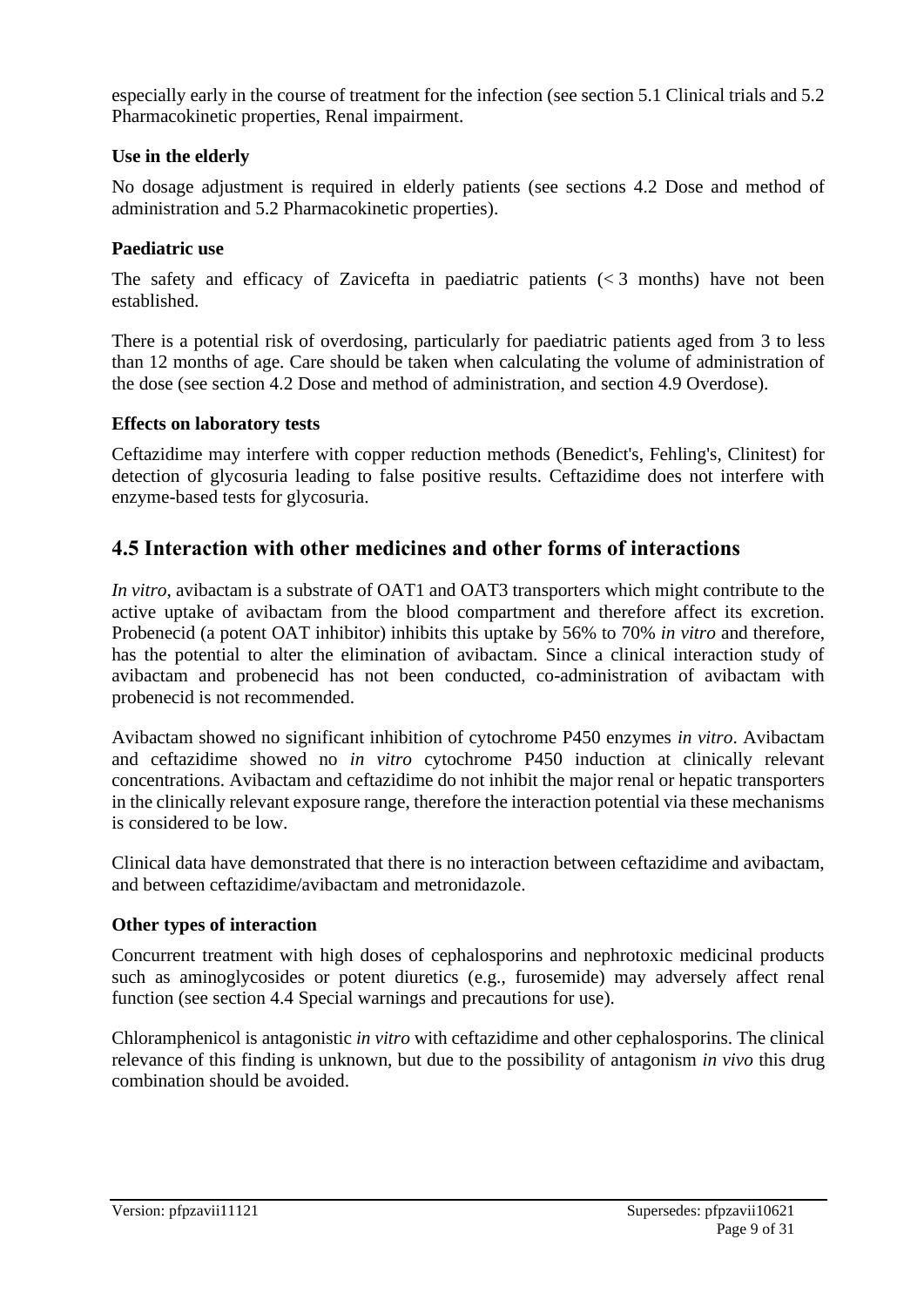# **4.6 Fertility, pregnancy and lactation**

# **Effects on fertility**

The effects of ceftazidime/avibactam on fertility in humans have not been studied. No data are available on animal studies with ceftazidime. Animal studies with avibactam do not indicate harmful effects with respect to male fertility. Studies in female rats showed a dose-related increase in pre-and post-implantation losses and smaller live litter size at  $\geq$ 500 mg/kg/day ( $\geq$ 3 times the human therapeutic exposure at 500 mg three times a day, based on AUC).

### **Use in pregnancy - Pregnancy Category B3.**

### **Ceftazidime**

The safety of ceftazidime in pregnancy has not been established, although animal studies have not produced evidence of embryopathic or teratogenic effects attributable to ceftazidime.

### **Avibactam (Pregnancy Category B3)**

Animal studies with avibactam have shown reproductive toxicity without evidence of teratogenic effects.

In pregnant rabbits administered avibactam at 300 and 1000 mg/kg/day (5-21 times the human therapeutic exposure based on AUC), there was a dose-related lower mean fetal weight and delayed ossification, associated with maternal toxicity (decreased food consumption and body weight gain). Plasma exposure levels at maternal and fetal NOAEL (100 mg/kg/day) indicate low margins of safety (1.5 times the human therapeutic exposure based on AUC).

In the rat, no adverse effects were observed on embryofetal development at up to 1000 mg/kg/day (6 times the human therapeutic exposure based on AUC). Following administration of avibactam throughout pregnancy and lactation in the rat, there was no effect on pup survival, growth or development, however there was an increase in incidence of dilation of the renal pelvis and ureters in less than 10% of the rat pups at maternal exposures  $\geq$  450 mg/kg/day (greater than or equal to approximately 3 times the human therapeutic exposures based on AUC). Ceftazidime/avibactam should only be used during pregnancy if the potential benefit outweighs the possible risk.

### **Use in lactation**

Ceftazidime is excreted in human milk in small quantities.

It is unknown whether avibactam is excreted in human milk. Avibactam was excreted in rat milk  $\sim$  20% of plasma C<sub>max</sub>), and very low levels were detected in pup plasma (<0.03% of nonclinical maternal plasma  $C_{\text{max}}$ ) as a result of exposure from milk.

A risk to newborns/infants cannot be excluded. A decision must be made whether to discontinue breast feeding or to discontinue/abstain from ceftazidime/avibactam therapy taking into account the benefit of breast feeding for the child and the benefit of therapy for the woman.

# **4.7 Effects on ability to drive and use machines**

Undesirable effects may occur (e.g., dizziness), which may influence the ability to drive and use machines following administration of Zavicefta (see section 4.8 Adverse effects (undesirable effects)).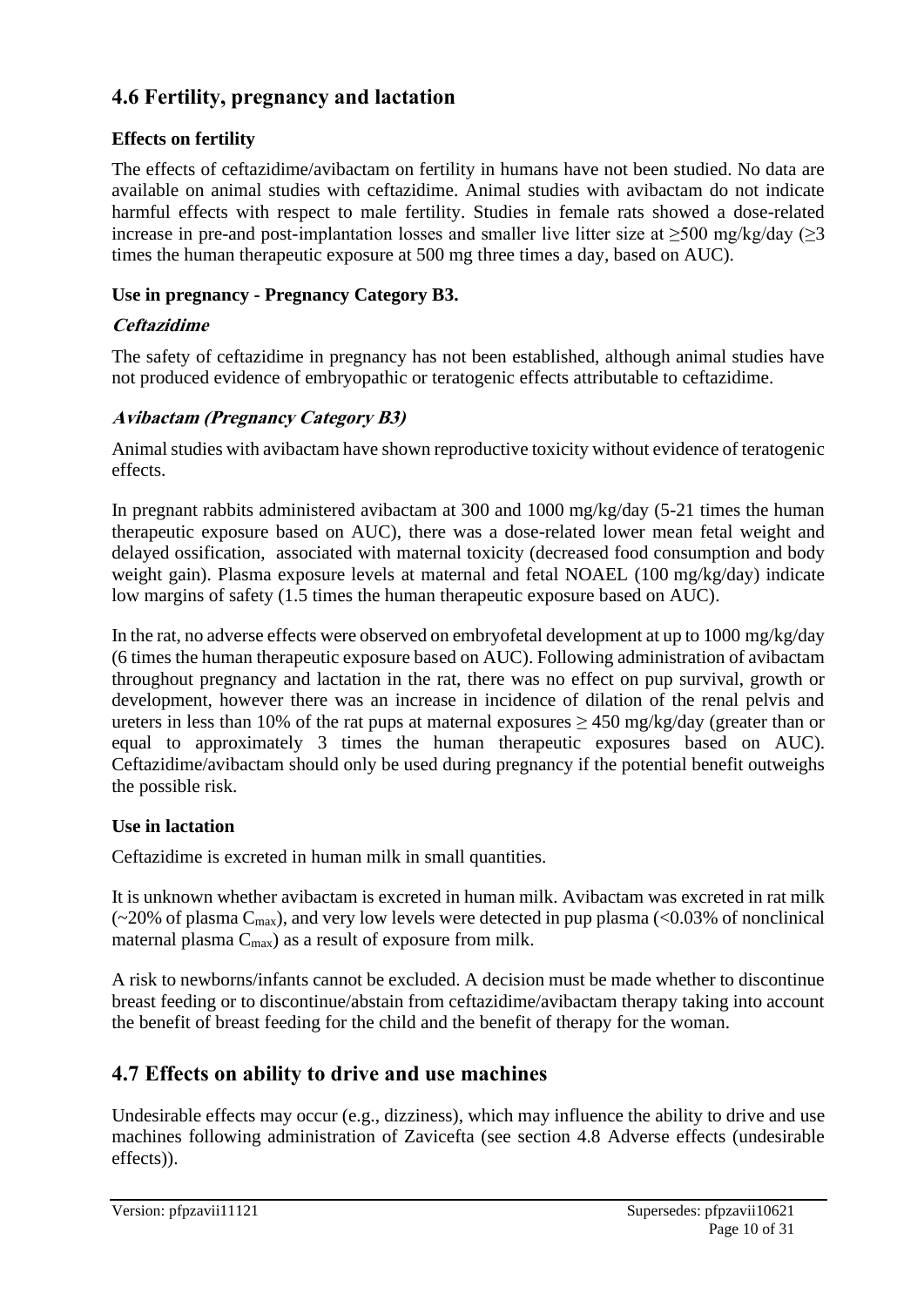# **4.8 Adverse effects (undesirable effects)**

In seven Phase 2 and Phase 3 clinical trials, 2024 adult patients were treated with Zavicefta. The Table below lists the adverse events (regardless of causality) occurring in ≥1% of patients treated with Zavicefta with or without metronidazole or comparator from Phase 2 and Phase 3 clinical trials.

|                                                 | <b>CAZ/AVI or CAZ/AVI+MTZ</b><br>$(N = 2024)$ | Comparator<br>$(N=2026)$ |  |  |
|-------------------------------------------------|-----------------------------------------------|--------------------------|--|--|
| Any AE                                          | 996 (49.2)                                    | 965(47.6)                |  |  |
| <b>Infections and Infestations</b>              |                                               |                          |  |  |
| Pneumonia                                       | 21(1.0)                                       | 26(1.3)                  |  |  |
| Urinary tract infection                         | 21(1.0)                                       | 23(1.1)                  |  |  |
| <b>Blood and lymphatic system disorders</b>     |                                               |                          |  |  |
| Anaemia                                         | 46(2.3)                                       | 38(1.9)                  |  |  |
| <b>Metabolism and nutrition disorders</b>       |                                               |                          |  |  |
| Hypokalaemia                                    | 57(2.8)                                       | 45(2.2)                  |  |  |
| <b>Psychiatric disorders</b>                    |                                               |                          |  |  |
| Anxiety                                         | 23(1.1)                                       | 18(0.9)                  |  |  |
| Insomnia                                        | 25(1.2)                                       | 35(1.7)                  |  |  |
| <b>Nervous systems disorders</b>                |                                               |                          |  |  |
| Headache                                        | 83(4.1)                                       | 97(4.8)                  |  |  |
| <b>Dizziness</b>                                | 21(1.0)                                       | 14(0.7)                  |  |  |
| <b>Cardiac disorders</b>                        |                                               |                          |  |  |
| Tachycardia                                     | 20(1.0)                                       | 13(0.6)                  |  |  |
| <b>Vascular disorders</b>                       |                                               |                          |  |  |
| Hypotension                                     | 26(1.3)                                       | 25(1.2)                  |  |  |
| Hypertension                                    | 47(2.3)                                       | 56(2.8)                  |  |  |
| Respiratory, thoracic and mediastinal disorders |                                               |                          |  |  |
| Pleural effusion                                | 20(1.0)                                       | 18(0.9)                  |  |  |
| Dyspnoea                                        | 20(1.0)                                       | 18(0.9)                  |  |  |
| Cough                                           | 30(1.5)                                       | 29(1.4)                  |  |  |
| <b>Gastrointestinal disorders</b>               |                                               |                          |  |  |
| Diarrhoea                                       | 150(7.4)                                      | 126(6.2)                 |  |  |
| Constipation                                    | 62(3.1)                                       | 66(3.3)                  |  |  |
| Abdominal pain                                  | 39(1.9)                                       | 30(1.5)                  |  |  |
| Lower abdominal pain                            | 22(1.1)                                       | 13(0.6)                  |  |  |
| Nausea                                          | 102(5.0)                                      | 64(3.2)                  |  |  |
| Vomiting                                        | 78 (3.9)                                      | 50(2.5)                  |  |  |
| Skin subcutaneous tissue disorders              |                                               |                          |  |  |

Table 7**: Adverse events (regardless of causality) reported by ≥1% adult patients up to the last visit**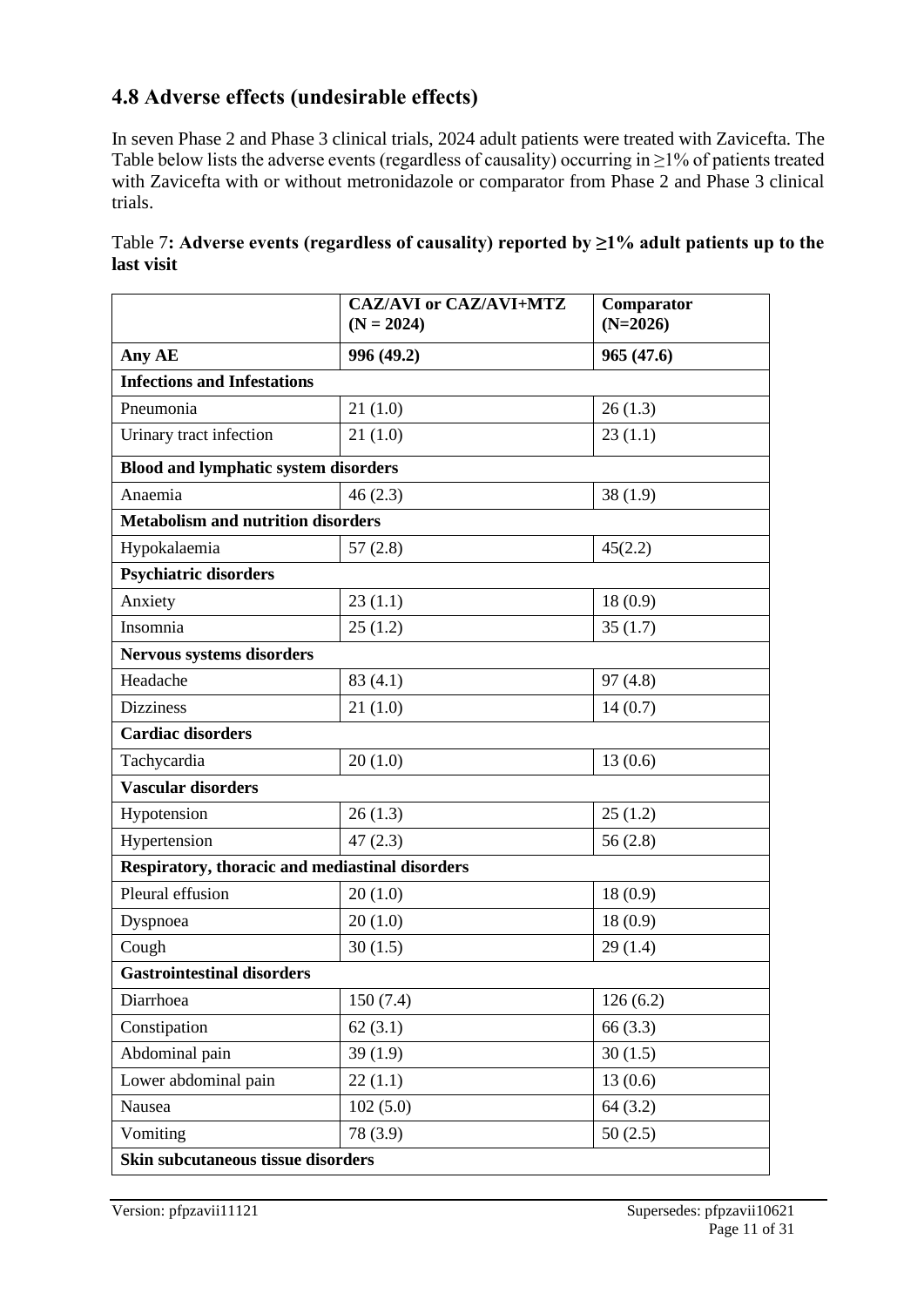|                                                             | <b>CAZ/AVI or CAZ/AVI+MTZ</b><br>$(N = 2024)$ | Comparator<br>$(N=2026)$ |
|-------------------------------------------------------------|-----------------------------------------------|--------------------------|
| Rash                                                        | 20(1.0)                                       | 27(1.3)                  |
| <b>Musculoskeletal and connective tissue disorders</b>      |                                               |                          |
| Back pain                                                   | 20(1.0)                                       | 13(0.6)                  |
| <b>General disorders and administration site conditions</b> |                                               |                          |
| Pyrexia                                                     | 65(3.2)                                       | 71(3.5)                  |
| Asthenia                                                    | 20(1.0)                                       | 15(0.7)                  |
| Oedema peripheral                                           | 36(1.8)                                       | 26(1.3)                  |
| <b>Investigations</b>                                       |                                               |                          |
| Alanine aminotransferase<br>increased                       | 35(1.7)                                       | 43(2.1)                  |
| Aspartate aminotransferase<br>increased                     | 37(1.8)                                       | 41 $(2.0)$               |

CAZ/AVI = ceftazidime/avibactam; MTZ = metronidazole; Comparator = meropenem , doripenem or best available therapy.

The most common adverse reactions occurring in  $\geq$  5% of patients treated with Zavicefta were Coombs direct test positive, nausea, and diarrhoea. Nausea and diarrhoea were usually mild or moderate in intensity. No clinically significant differences were observed in the safety profile across indications.

The following adverse reactions have been reported with ceftazidime alone and/or identified during the Phase 2 and Phase 3 trials with Zavicefta. Adverse reactions are classified according to frequency as defined in the Table below and System Organ Class. Frequency categories are derived from adverse reactions and/or potentially clinically significant laboratory abnormalities.

| <b>System Organ</b><br><b>Class</b>                  | <b>Very</b><br>common<br>$(210\%)$ | Common $(21%$<br>and $<10\%$ )                                                            | <b>Uncommon</b><br>( $≥0.1\%$ and<br>$\langle 1\% \rangle$           | <b>Very</b><br>rare<br>( $≥0.01\%$<br>and<br>$< 0.1\%$ | <b>Unknown</b><br>(cannot be<br>estimated<br>from<br>available<br>data) |
|------------------------------------------------------|------------------------------------|-------------------------------------------------------------------------------------------|----------------------------------------------------------------------|--------------------------------------------------------|-------------------------------------------------------------------------|
| <b>Infections and</b><br>infestations                |                                    | Candidiasis<br><i>(including)</i><br>vulvovaginal<br>candidiasis and oral<br>candidiasis) | Clostridium<br>difficile colitis<br>Pseudo-<br>membranous<br>colitis |                                                        |                                                                         |
| <b>Blood and</b><br>lymphatic<br>system<br>disorders | Coombs<br>direct test<br>positive  | Eosinophilia<br>Thrombocytosis<br>Thrombocytopenia                                        | Neutropenia<br>Leukopenia<br>Lymphocytosi<br>S                       |                                                        | Agranulocytosis<br>Haemolytic<br>anaemia                                |
| <b>Immune</b> system<br>disorders                    |                                    |                                                                                           |                                                                      |                                                        | Anaphylactic<br>reaction                                                |
| <b>Nervous system</b><br>disorders                   |                                    | Headache<br><b>Dizziness</b>                                                              | Paraesthesia                                                         |                                                        |                                                                         |

|  | Table 8: Frequency of adverse reactions in adult patients by system organ class |  |  |  |
|--|---------------------------------------------------------------------------------|--|--|--|
|  |                                                                                 |  |  |  |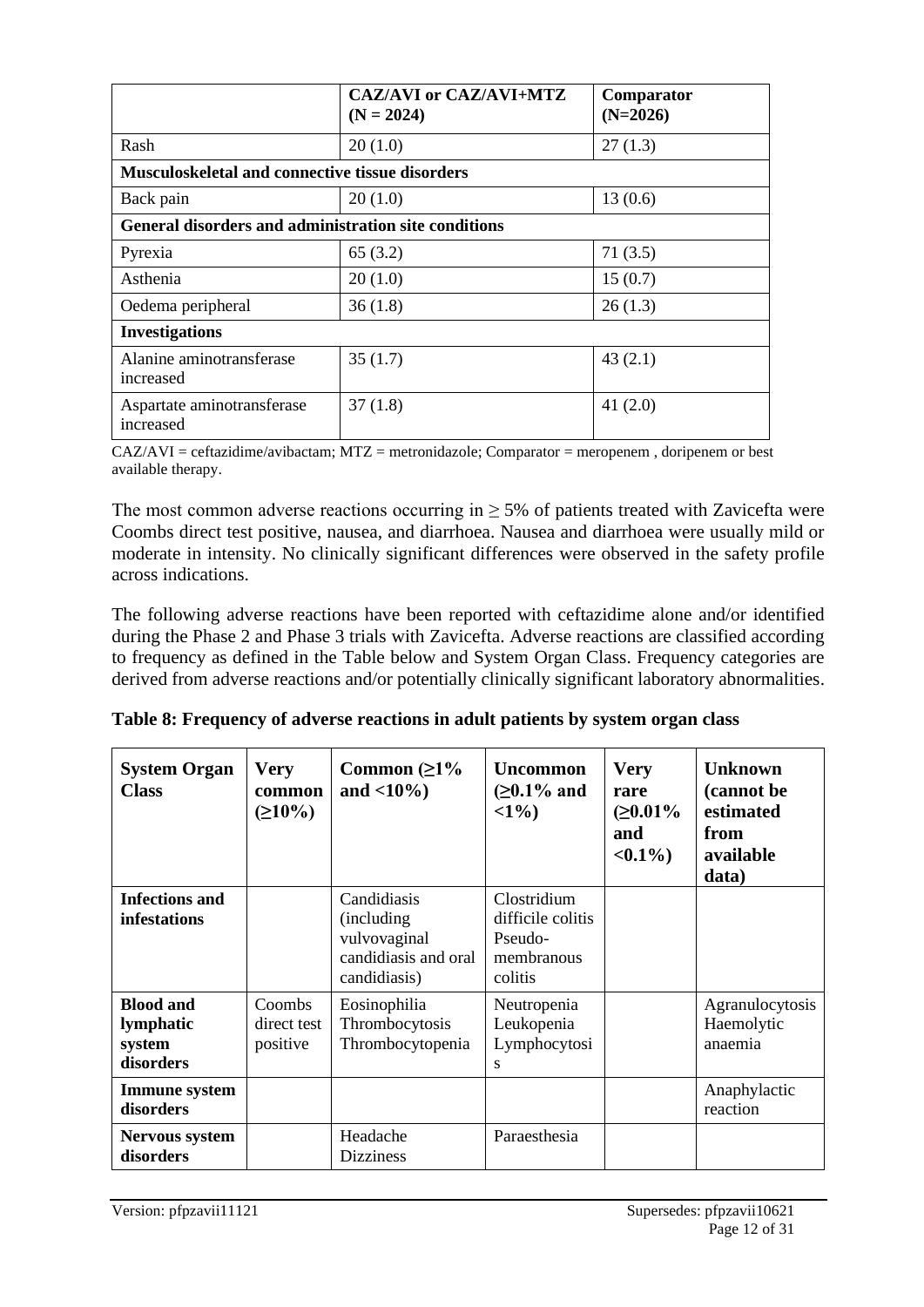| <b>System Organ</b><br><b>Class</b>                 | <b>Very</b><br>common<br>$(210\%)$ | Common $(\geq 1\%$<br>and $<10\%$ )                                                                                                                                                                                                             | <b>Uncommon</b><br>( $≥0.1\%$ and<br><1%                                                     | <b>Very</b><br>rare<br>( $≥0.01\%$<br>and<br>$< 0.1\%$ | <b>Unknown</b><br>(cannot be<br>estimated<br>from<br>available<br>data)                                                                                                                                                                                      |
|-----------------------------------------------------|------------------------------------|-------------------------------------------------------------------------------------------------------------------------------------------------------------------------------------------------------------------------------------------------|----------------------------------------------------------------------------------------------|--------------------------------------------------------|--------------------------------------------------------------------------------------------------------------------------------------------------------------------------------------------------------------------------------------------------------------|
| <b>Gastrointestinal</b><br>disorders                |                                    | Diarrhoea<br>Abdominal pain<br>Nausea<br>Vomiting                                                                                                                                                                                               | Dysgeusia                                                                                    |                                                        |                                                                                                                                                                                                                                                              |
| Hepatobiliary<br>disorders                          |                                    | Alanine<br>aminotransferase<br>increased<br>Aspartate<br>aminotransferase<br>increased<br><b>Blood</b> alkaline<br>phosphatase<br>increased<br>Gamma-glutamyl<br>transferase<br>increased<br><b>Blood</b> lactate<br>dehydrogenase<br>increased |                                                                                              |                                                        | Jaundice                                                                                                                                                                                                                                                     |
| <b>Skin and</b><br>subcutaneous<br>tissue disorders |                                    | Rash maculo-<br>papular<br>Urticaria<br>Pruritus                                                                                                                                                                                                |                                                                                              |                                                        | Toxic<br>epidermal<br>necrolysis<br>Stevens-<br>Johnson<br>syndrome<br>Erythema<br>multiforme<br>Angioedema<br>Drug Reaction<br>with<br>Eosinophilia<br>and Systemic<br>Symptoms<br>(DRESS)<br>acute<br>generalised<br>exanthematous<br>pustulosis<br>(AGEP) |
| <b>Renal and</b><br>urinary<br>disorders            |                                    |                                                                                                                                                                                                                                                 | <b>Blood</b><br>creatinine<br>increased<br>Blood urea<br>increased<br>Acute kidney<br>injury | Tubulo-<br>interstitial<br>nephritis                   |                                                                                                                                                                                                                                                              |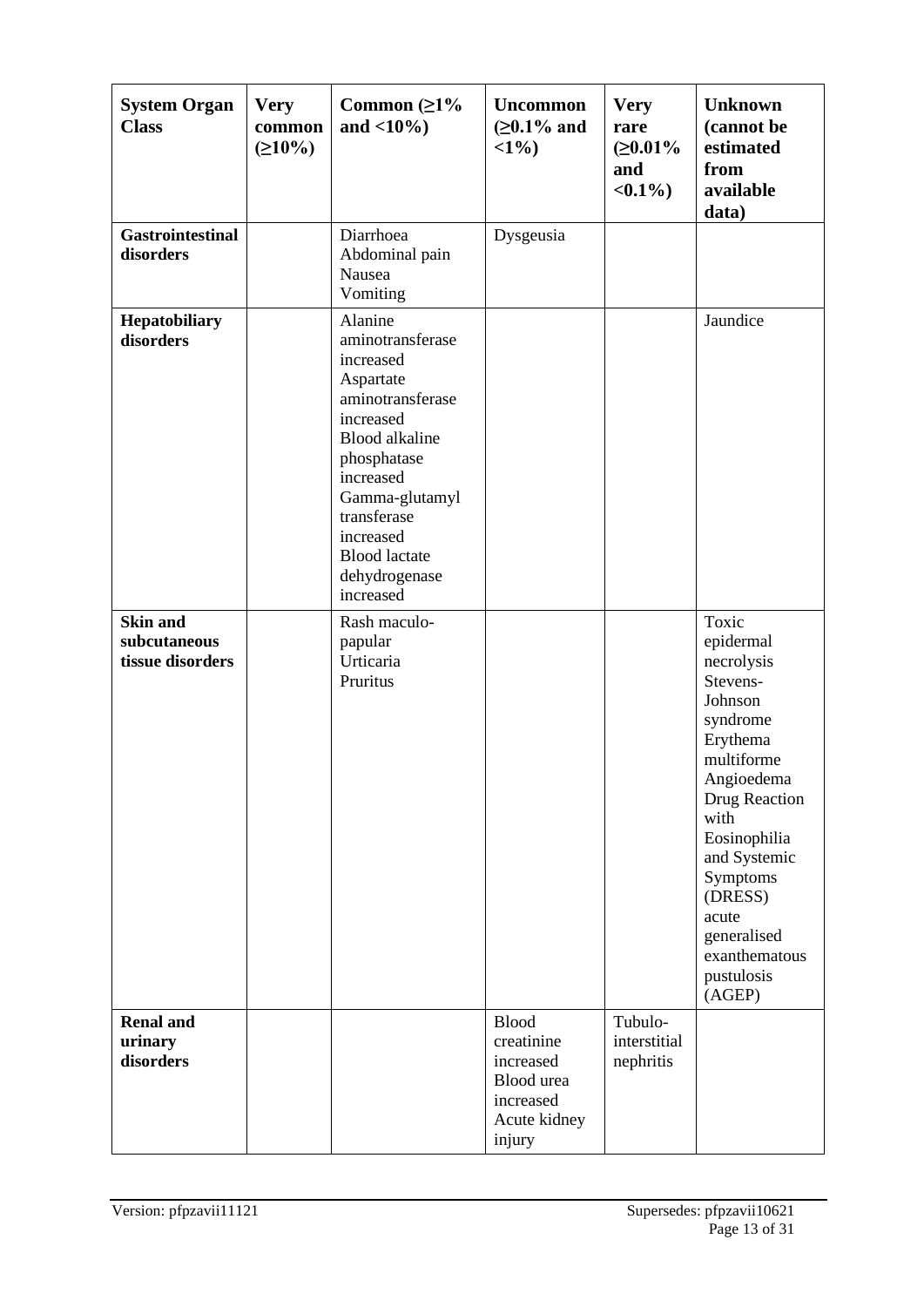| <b>System Organ</b><br><b>Class</b>                                  | <b>Very</b><br>common<br>$(210\%)$ | Common $(21\%$<br>and $\langle 10\% \rangle$                         | <b>Uncommon</b><br>( $≥0.1\%$ and<br>$<1\%$ ) | <b>Very</b><br>rare<br>( $≥0.01\%$<br>and<br>$< 0.1\%$ | <b>Unknown</b><br>(cannot be<br>estimated<br>from<br>available<br>data) |
|----------------------------------------------------------------------|------------------------------------|----------------------------------------------------------------------|-----------------------------------------------|--------------------------------------------------------|-------------------------------------------------------------------------|
| <b>General</b><br>disorders and<br>administration<br>site conditions |                                    | Infusion site<br>thrombosis<br>Infusion site<br>phlebitis<br>Pyrexia |                                               |                                                        |                                                                         |

### **Use in paediatrics**

The safety assessment in paediatric patients is based on the safety data from two clinical trials in which 61 paediatric patients (aged from 3 years to less than 18 years) with cIAI and 67 patients with cUTI (aged from 3 months to less than 18 years) received Zavicefta. Hence, no adverse drug reactions were seen which are expected to be observed in less than 1 in 100 patients (i.e., frequency categories of uncommon, rare, very rare, and frequency unknown). The safety profile in children appears to mirror the safety profile in adults and uncommon, rare, and very rare adverse events seen in adults are likely to occur in children as paediatric usage of the drug increases.

#### **Reporting of suspected adverse effects**

Reporting suspected adverse reactions after authorisation of the medicinal product is important. It allows continued monitoring of the benefit/risk balance of the medicinal product. Healthcare professionals are asked to report any suspected adverse reactions at [http://www.tga.gov.au/reporting-problems.](http://www.tga.gov.au/reporting-problems)

# **4.9 Overdose**

Overdose with ceftazidime/avibactam can lead to neurological sequelae including encephalopathy, convulsions and coma, due to the ceftazidime component.

Serum levels of ceftazidime can be reduced by haemodialysis or peritoneal dialysis. During a 4 hour haemodialysis period, 55% of the avibactam dose was removed.

For advice on the management of overdose please contact the Poisons Information Centre on 13 11 26 (Australia).

# **5. PHARMACOKINETIC PROPERTIES**

# **5.1 Pharmacodynamic properties**

Pharmacotherapeutic group: Antibacterials for systemic use, ceftazidime, combinations, ATC code: J01DD52.

### **Mechanism of action**

Ceftazidime inhibits bacterial peptidoglycan cell wall synthesis following binding to penicillin binding proteins (PBPs), which leads to bacterial cell lysis and death. Avibactam is a non β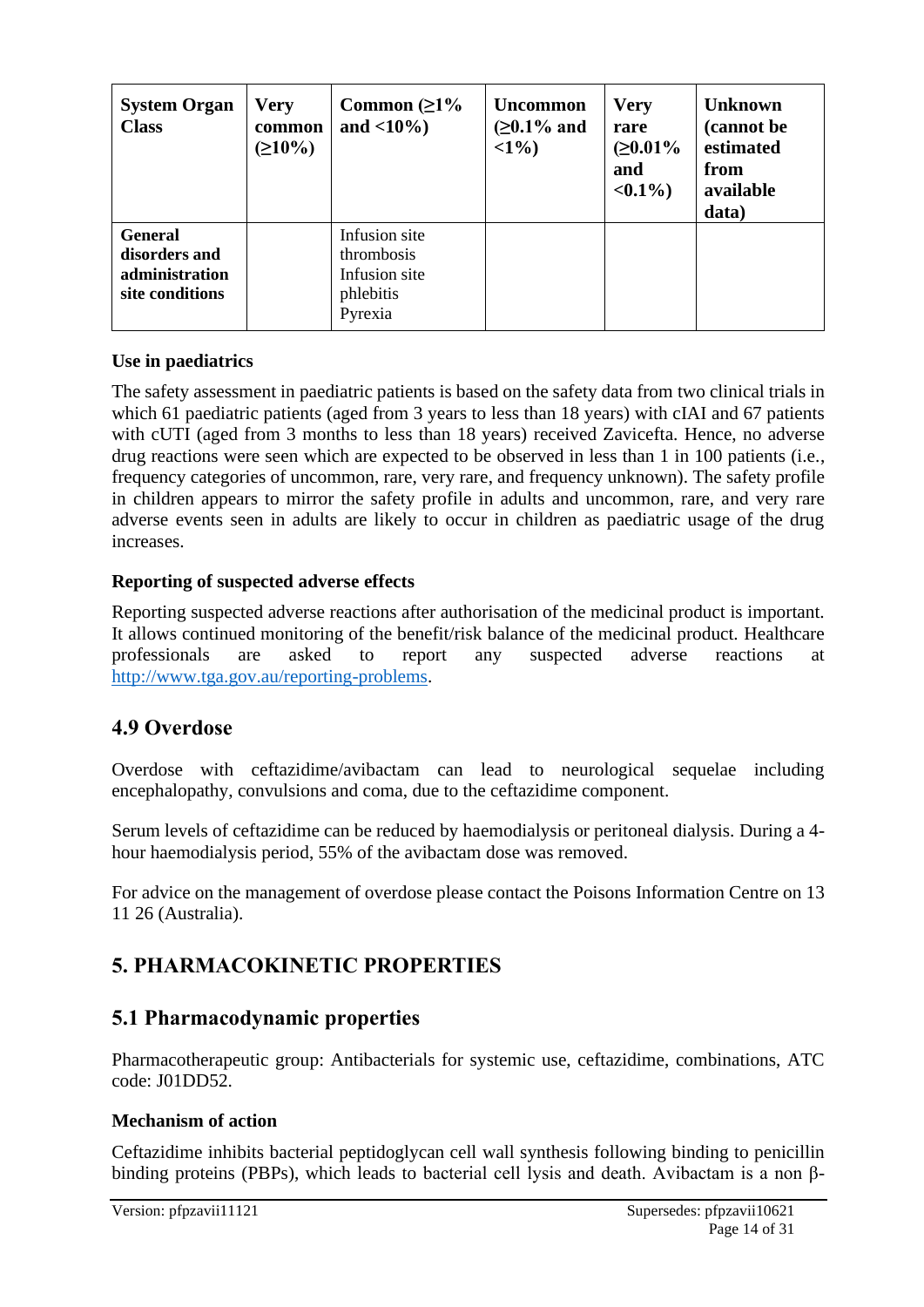lactam, β-lactamase inhibitor that acts by forming a covalent adduct with the enzyme that is stable to hydrolysis. It inhibits both Ambler class A and class C β-lactamases and some class D enzymes, including extended-spectrum β-lactamases (ESBLs), KPC and OXA-48 carbapenemases, and AmpC enzymes. Avibactam does not inhibit class B enzymes (metallo-βlactamases) and is not able to inhibit many class D enzymes.

### **Resistance**

Bacterial resistance mechanisms that could potentially affect ceftazidime/avibactam include mutant or acquired PBPs, decreased outer membrane permeability to either compound, active efflux of either compound, and β-lactamase enzymes refractory to inhibition by avibactam and able to hydrolyse ceftazidime.

### **Antibacterial activity in combination with other antibacterial agents**

No synergy or antagonism was demonstrated in *in vitro* drug combination studies with ceftazidime/avibactam and metronidazole, tobramycin, levofloxacin, vancomycin, linezolid, colistin and tigecycline.

### **Susceptibility testing breakpoints**

Susceptibility testing interpretation according to the European Committee on Antimicrobial Susceptibility Testing (EUCAST) is recommended (*[https://www.eucast.org/](https://urldefense.com/v3/__https:/www.eucast.org/__;!!H9nueQsQ!rXYcwSyRl17QiTgklP7Baw2khUzf4j_4MUOm2oZGtcfJpxQdKE2kcOKUut2uwMxv0Ww$)*). Minimum Inhibitory Concentration (MIC) breakpoints established by the European Committee on Antimicrobial Susceptibility Testing (EUCAST) for ceftazidime/avibactam are as follows:

| <b>Organisms</b>                         | <b>Susceptible</b> | <b>Resistant</b> |
|------------------------------------------|--------------------|------------------|
| Enterobacterales<br>(Enterobacteriaceae) | $\leq$ 8 mg/L      | $>8$ mg/L        |
| P. aeruginosa                            | $\leq$ 8 mg/L      | $>8$ mg/L        |

### **Clinical efficacy against specific pathogens**

As detailed in the clinical studies discussed below, efficacy has been demonstrated against the following pathogens that were susceptible to ceftazidime/avibactam *in vitro*.

### **Complicated intra-abdominal infections**

*Gram-negative micro-organisms*

- *Citrobacter freundii (C. freundii)*
- *Enterobacter cloacae (E. cloacae)*
- *Escherichia coli (E.coli)*
- *Klebsiella oxytocoa (K. oxytocoa)*
- *Klebsiella pneumoniae (K. pneumoniae)*
- *Pseudomonas aeruginosa (P. aeruginosa).*

### **Complicated urinary-tract infections**

### *Gram-negative micro-organisms*

- *E. coli*
- *K. pneumoniae*
- *Proteus mirabilis (P. mirabilis)*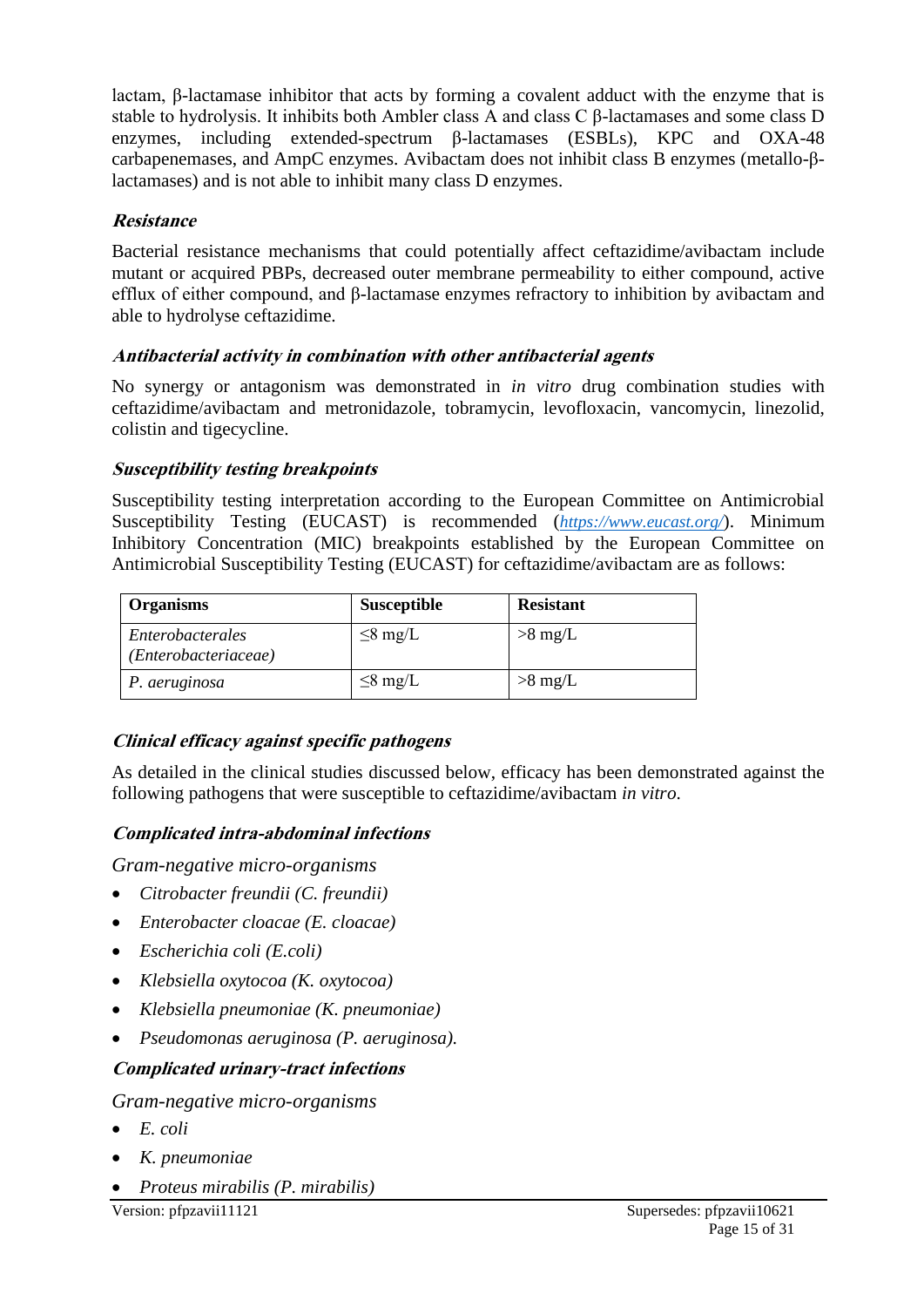- *E. cloacae*
- *P. aeruginosa.*

# **Hospital-acquired pneumonia including ventilator-associated pneumonia**

*Gram-negative micro-organisms*

- *E. cloacae*
- *E. coli*
- *K. pneumoniae*
- *P. mirabilis*
- *Serratia marcescens (S. marcescens)*
- *P. aeruginosa.*

Clinical efficacy has not been established against the following pathogens that are relevant to the approved indications although *in vitro* studies suggest that they would be susceptible to ceftazidime/avibactam in the absence of acquired mechanisms of resistance.

*Gram-negative micro-organisms*

- *Citrobacter koseri (C. koseri)*
- *Enterobacter aerogenes (E. aerogenes)*
- *Morganella morganii (M. morganii)*
- *Proteus vulgaris (P. vulgaris)*
- *Providencia rettgeri (P. rettgeri).*

*In-vitro* data indicate that the following species are not susceptible to ceftazidime/avibactam.

- *Staphylococcus aureus* (methicillin-susceptible and methicillin-reistant)
- Anaerobes
- *Enterococcus spp.*
- *Stenotrophomonas maltophilia*
- *Acinetobacter spp.*

# **Australian antibiotic resistance prevalence data**

A surveillance study conducted in 2016 examined the susceptibility of ceftazidime/avibactam against clinical isolates collected from hospitalised patients. The *in vitro* data for clinical isolates are summarised in the Table below. All isolates were obtained from specimens collected from patients with documented IAI, UTI, skin and skin structure infections (SSTI), blood cultures, or lower respiratory tract infections (LRTI). Only one strain per patient infection episode was included in the surveillance programme. Susceptibility testing methods according to *Clinical Laboratory Standards Institute* (CLSI) (M2-09) were used and where applicable, susceptibility interpretive criteria applied were CLSI M100-S27 (2017).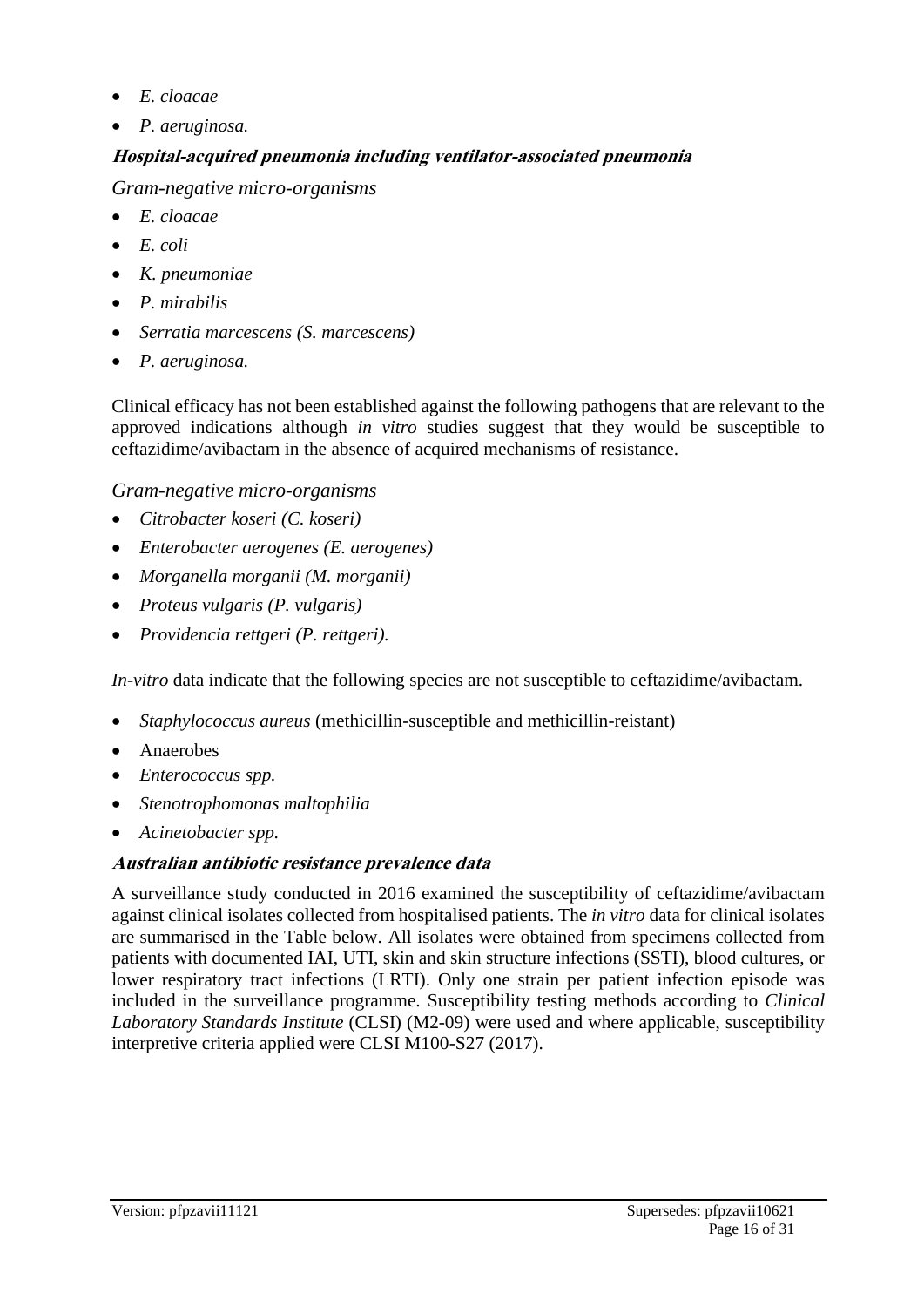#### **Table 9: Summary of ceftazidime/avibactam (CAZ/AVI) activity tested against susceptible Gram negative clinical isolates from Australian tertiary hospitals from January to December 2016**

| Organism / subset                                | No. of<br>isolates | MIC <sub>50</sub> (mg/L) | $MIC_{90}$ (mg/L) |
|--------------------------------------------------|--------------------|--------------------------|-------------------|
| Haemophilus. influenzae                          | 39                 | $\leq 0.03$              | 0.12              |
| $\beta$ lactamase-negative                       | 31                 | $\leq 0.03$              | 0.12              |
| $\beta$ lactamase-positive                       | 8                  | $-$                      | $-$               |
| Haemophilus parainfluenzae                       | $\overline{2}$     | $- -$                    | $-$               |
| Moraxella. catarrhalis                           | 6                  | --                       | --                |
| $\beta$ -lactamase-positive                      | $\overline{4}$     | $-$                      | $-$               |
| Enterobacterales (Enterobacteriaceae)            | 522                | 0.12                     | 0.5               |
| E. coli                                          | 150                | 0.12                     | 0.25              |
| ESBL (molecular) <sup>1</sup>                    | 17                 | 0.12                     | 0.25              |
| ESBL (screen negative) <sup>2</sup>              | 120                | 0.06                     | 0.12              |
| Meropenem- susceptible (MIC of $\leq 1$ mg/L)    | 149                | 0.12                     | 0.25              |
| Meropenem non-susceptible (MIC of $\geq 2$ mg/L) | $\mathbf{1}$       | $-$                      | $-$               |
| Klebsiella spp. <sup>3</sup>                     | 174                | 0.12                     | 0.5               |
| ESBL $(molecular)^1$                             | 16                 | 0.25                     | >128              |
| ESBL (screen negative) <sup>2</sup>              | 149                | 0.12                     | 0.25              |
| K. pneumoniae                                    | 148                | 0.12                     | 0.5               |
| ESBL (molecular) <sup>1</sup>                    | 16                 | 0.25                     | >128              |
| ESBL (screen negative) <sup>2</sup>              | 127                | 0.12                     | 0.5               |
| Meropenem-susceptible ( $MIC \leq 1$ mg/mL)      | 145                | 0.12                     | 0.5               |
| Meropenem non-susceptible (MIC $\geq$ 2 mg/mL)   | $\overline{3}$     | $-$                      | $-$               |
| K. oxytocoa                                      | 24                 | 0.12                     | 0.25              |
| ESBL (screen negative) <sup>2</sup>              | 20                 | 0.12                     | 0.12              |
| M. morganii                                      | 10                 | 0.06                     | 0.25              |
| Citrobacter spp.                                 | 63                 | 0.12                     | >128              |
| C. freundii                                      | 38                 | 0.25                     | >128              |
| C. koseri                                        | 18                 | 0.12                     | 0.5               |
| <i>Enterobacter</i> spp <sup>4</sup> .           | 62                 | 0.25                     | 0.5               |
| CAZ-susceptible (MIC $\leq$ 4 mg/mL)             | 37                 | 0.12                     | 0.25              |
| CAZ non-susceptible ( $MIC \geq 8$ mg/mL)        | 25                 | 0.5                      | 1                 |
| E. aerogenes                                     | 22                 | 0.25                     | 0.5               |
| CAZ-susceptible (MIC $\leq$ 4 mg/mL)             | 11                 | 0.12                     | 0.25              |
| CAZ non-susceptible ( $MIC \geq 8$ mg/mL)        | 11                 | 0.25                     | 0.5               |
| E. cloacae                                       | 34                 | 0.25                     | 0.5               |
| CAZ-susceptible (MIC $\leq$ 4 mg/mL)             | 21                 | 0.25                     | 0.25              |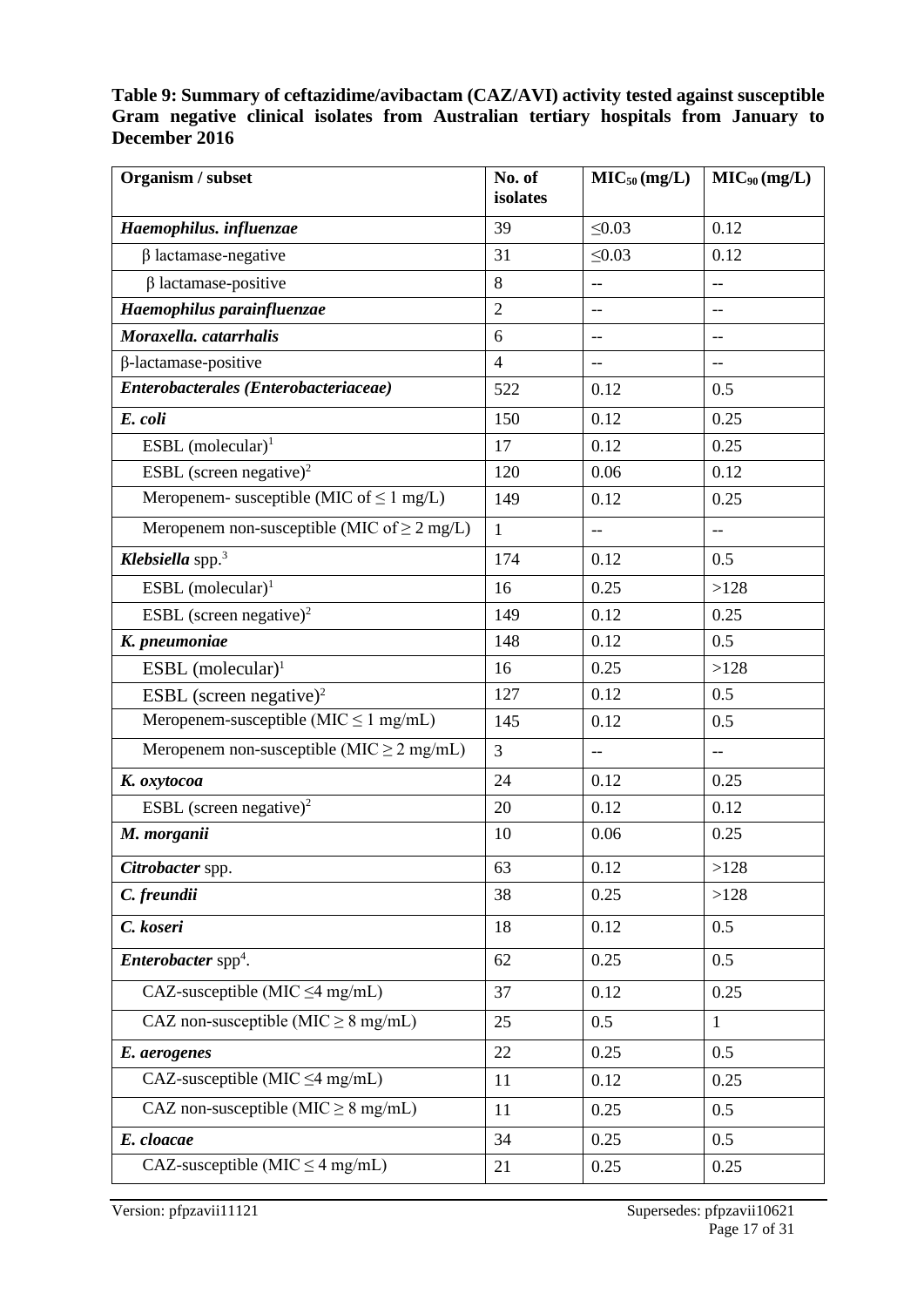| Organism / subset                              | No. of         | MIC <sub>50</sub> (mg/L) | $MIC_{90}$ (mg/L) |
|------------------------------------------------|----------------|--------------------------|-------------------|
|                                                | isolates       |                          |                   |
| CAZ-non-susceptible (MIC $\geq 8$ mg/mL)       | 13             | 0.5                      | 1                 |
| S. marcescens                                  | $\overline{7}$ | $-$                      | --                |
| P. mirabilis                                   | 23             | 0.03                     | 0.06              |
| ESBL (molecular) $2$                           | 1              |                          | --                |
| ESBL (screen negative) $3$                     | 21             | 0.03                     | 0.06              |
| P. vulgaris                                    | 19             | 0.03                     | 0.12              |
| <b>Providencia</b> spp. $5$                    | 12             | 0.03                     | 0.12              |
| P. aeruginosa                                  | 146            | $\overline{2}$           | $\overline{4}$    |
| Meropenem-susceptible (MIC $\leq$ 2 mg/mL)     | 122            | $\overline{2}$           | $\overline{4}$    |
| Meropenem-non-susceptible (MIC $\geq$ 4 mg/mL) | 24             | $\overline{4}$           | 16                |
| CAZ-susceptible (MIC $\leq$ 8 mg/mL)           | 127            | $\overline{2}$           | 4                 |
| CAZ-non-susceptible (MIC $\geq$ 16 mg/mL)      | 19             | $\overline{4}$           | 32                |

Abbreviations:  $CAZ/AVI = ceftazidime/avibactam$ . N= number of isolates tested.

 $MIC<sub>50</sub>$  and MIC values not calculated for n<10.

<sup>1</sup>. ESBL (molecular) = isolates which a *bla* gene encoding an ESBL detected by PCR and may also contain genes encoding other β-lactamases.

<sup>2</sup>. ESBL (screen negative) = any isolate with ceftazidime, aztreonam, MIC values  $\leq 1$  mg/L.

3 . *Klebsiella* spp., *Oxytocoa* (n=24), *pneumoniae* (n=148); *variicola* (n= 2).

4 . *Enterobacter* spp., *Aerogenes* (n = 22)*; asburiae* (n = 5), *cloacae* (n = 34), *kobei (*n -= 1).

5 . *Providencia* spp., *Rettgeri* (n=8); *stuartii* (n=4).

#### **Clinical trials**

#### **Complicated intra-abdominal infections (cIAI)**

In two identical randomised, multi-centre, multinational, double-blind studies (RECLAIM 1 and RECLAIM 2), a total of 1058 adults with cIAI were randomised to receive treatment comparing Zavicefta (2000 mg of CAZ and 500 mg of AVI) administered intravenously over 120 minutes every 8 hours plus metronidazole (500 mg) to meropenem (1000 mg) administered intravenously over 30 minutes. Treatment duration was 5 to 14 days. cIAI (defined as infections that require surgical intervention and extend beyond the hollow viscus into the intraperitoneal space) included appendicitis, cholecystitis, diverticulitis, gastric/duodenal perforation, perforation of the intestine, and other causes of intra-abdominal abscesses and peritonitis.

The modified intent-to-treat (MITT) population included all patients who met the disease definition of cIAI and received at least 1 dose of the study drug. The clinically evaluable (CE) population included patients who had an appropriate diagnosis of cIAI and excluded patients with a bacterial species typically not expected to respond to both study drugs (i.e. *Acinetobacter baumannii* or *Stenotrophomonas* spp) and/or who had an important protocol deviation impacting the assessment of efficacy.

The primary efficacy endpoint was the clinical response at the Test of Cure (TOC) visit in the co-primary populations of the CE and MITT patients in the Table below.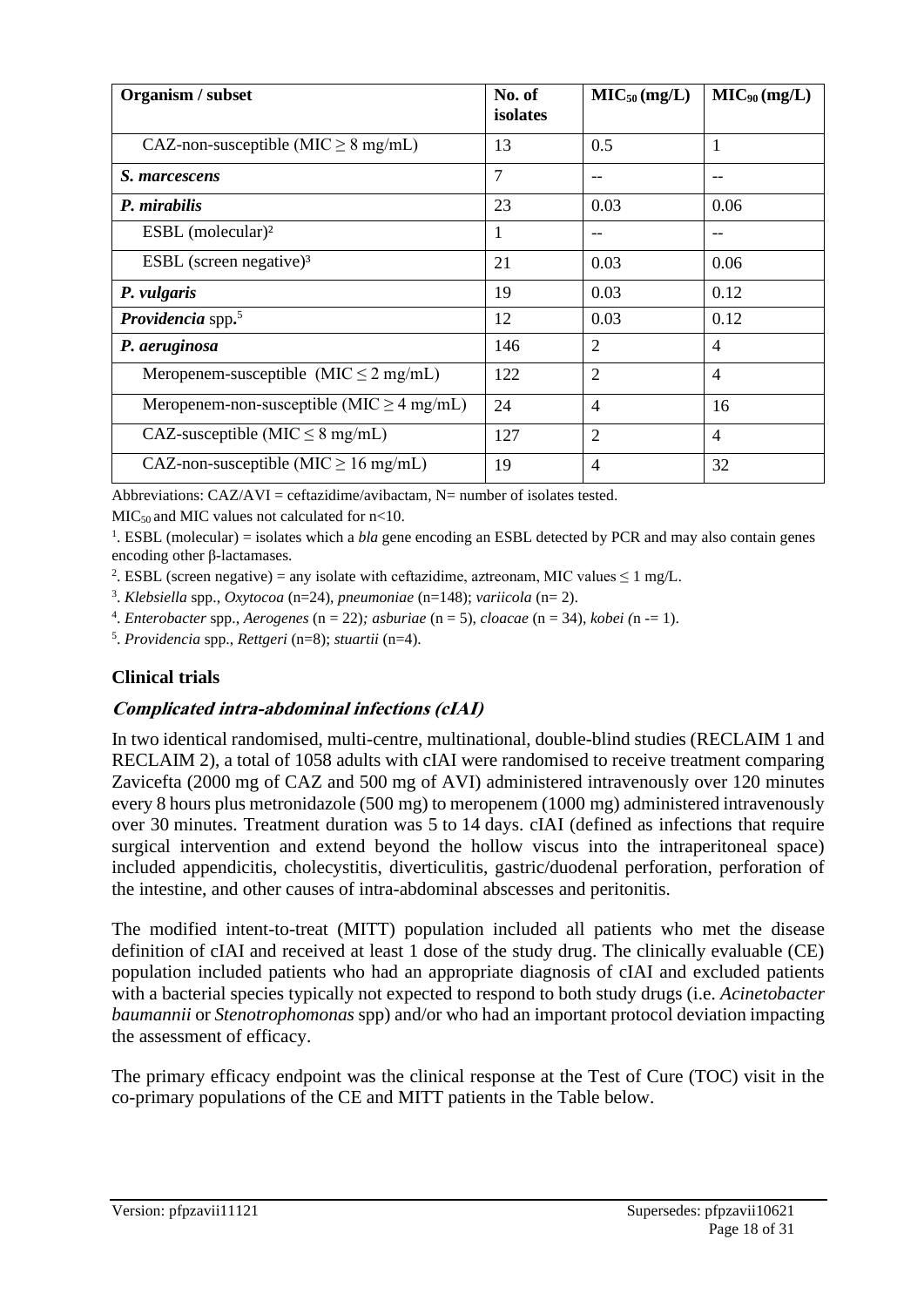| <b>Analysis set</b> |                 | Number $(\% )$ of patients |                           |  |  |  |  |  |  |
|---------------------|-----------------|----------------------------|---------------------------|--|--|--|--|--|--|
| <b>Response</b>     | $CAZ/AVI + MTZ$ | <b>Meropenem</b>           | Difference $(\%$ ) 95% CI |  |  |  |  |  |  |
| <b>MITT</b>         | $(N=520)$       | $(N=523)$                  |                           |  |  |  |  |  |  |
| Clinical cure       | 429 (82.5)      | 444 (84.9)                 | $-2.4$ $(-6.90, 2.10)$    |  |  |  |  |  |  |
| СE                  | $(N=410)$       | $(N=416)$                  |                           |  |  |  |  |  |  |
| Clinical cure       | 376 (91.7)      | 385 (92.5)                 | $-0.8(-4.61, 2.89)$       |  |  |  |  |  |  |

#### **Table 10: Clinical cure rate at TOC (RECLAIM MITT and CE analysis sets)**

Abbreviations: CAZ/AVI = ceftazidime/avibactam; MTZ = metronidazole.

Clinical cure rates at TOC by pathogen in the microbiologically modified intent-to-treat (mMITT) population for Gram-negative aerobes are shown in the Table below.

#### **Table 11: Clinical cure rate at TOC by common (combined frequency of ≥10) Gramnegative baseline pathogen (RECLAIM mMITT analysis set)**

| <b>Number of patients</b>                |                     |                                    |     |                         |                                    |     |  |  |  |  |  |
|------------------------------------------|---------------------|------------------------------------|-----|-------------------------|------------------------------------|-----|--|--|--|--|--|
|                                          |                     | $CAZ/AVI + MTZ (N=413)$            |     | Meropenem $(N=410)$     |                                    |     |  |  |  |  |  |
| Pathogen                                 | Cure<br>rate<br>(%) | <b>Number of</b><br>clinical cures | N   | <b>Cure rate</b><br>(%) | <b>Number of</b><br>clinical cures | N   |  |  |  |  |  |
| Enterobacterales<br>'Enterobacteriaceae) | 81.4                | 272                                | 334 | 86.4                    | 305                                | 353 |  |  |  |  |  |
| C. freundii complex                      | 77.8                | 14                                 | 18  | 75.0                    | 9                                  | 12  |  |  |  |  |  |
| E. aerogenes                             | 80.0                | $\overline{4}$                     | 5   | 100                     | 5                                  | 5   |  |  |  |  |  |
| E. cloacae                               | 84.6                | 11                                 | 13  | 84.2                    | 16                                 | 19  |  |  |  |  |  |
| E. coli                                  | 80.4                | 218                                | 271 | 87.0                    | 248                                | 285 |  |  |  |  |  |
| K. oxytocoa                              | 77.8                | 14                                 | 18  | 80.0                    | 12                                 | 15  |  |  |  |  |  |
| K. pneumoniae                            | 78.4                | 40                                 | 51  | 75.5                    | 37                                 | 49  |  |  |  |  |  |
| P. mirabilis                             | 62.5                | 5                                  | 8   | 77.8                    | 7                                  | 9   |  |  |  |  |  |
| P. aeruginosa                            | 85.7                | 30                                 | 35  | 94.4                    | 34                                 | 36  |  |  |  |  |  |

Abbreviations: CAZ/AVI = ceftazidime/avibactam; MTZ = metronidazole.

A further 432 adults with complicated intra-abdominal infections were randomised and received treatment in a multi-centre, double-blind study (RECLAIM 3) conducted in 3 Asian countries (China, Republic of Korea and Vietnam). The patient population and key aspects of the study design were identical to RECLAIM apart from the primary efficacy endpoint of clinical response at the TOC visit being solely in the CE population (see Table below).

#### **Table 12:Clinical cure rates at TOC (RECLAIM 3 CE at TOC analysis set)**

|               | Number $(\% )$ of patients                                                          |            |                          |  |  |  |  |  |  |  |
|---------------|-------------------------------------------------------------------------------------|------------|--------------------------|--|--|--|--|--|--|--|
|               | $CAZ/AVI + MTZ$<br>Difference $\left(\frac{9}{6}\right)$ 95% CI<br><b>Meropenem</b> |            |                          |  |  |  |  |  |  |  |
|               | $(N=177)$                                                                           | $(N=184)$  |                          |  |  |  |  |  |  |  |
| Clinical cure | 166(93.8)                                                                           | 173 (94.0) | $-0.2$ ( $-5.53, 4.97$ ) |  |  |  |  |  |  |  |

Abbreviations:  $CAZ/AVI = ceftazidime/avibactam$ .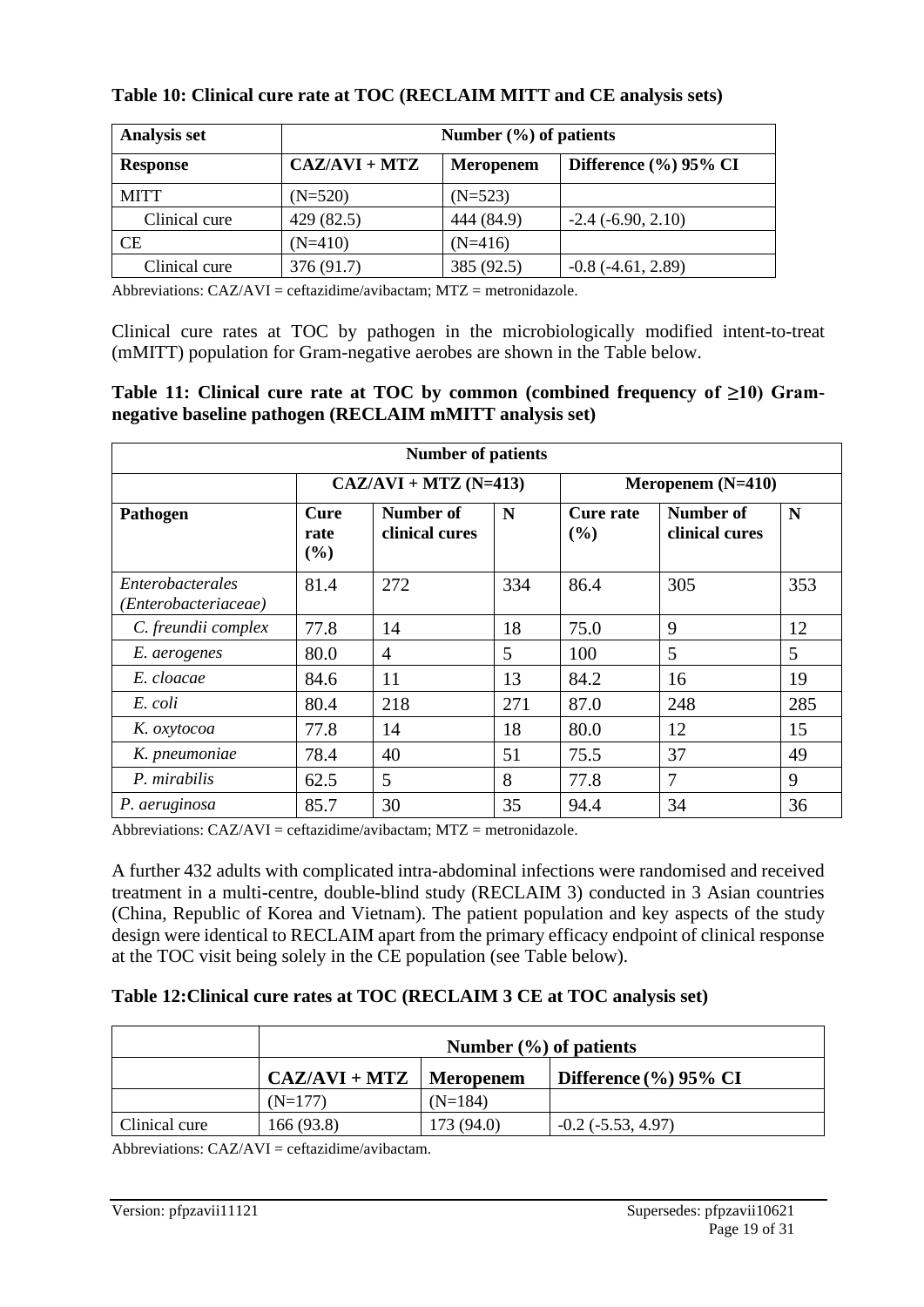Clinical cure rates at TOC by pathogen in the microbiologically modified intent-to-treat (mMITT) population for Gram-negative aerobes are shown in the Table below.

| <b>Number of patients</b>             |                            |                                       |     |                            |                                       |          |  |  |  |  |
|---------------------------------------|----------------------------|---------------------------------------|-----|----------------------------|---------------------------------------|----------|--|--|--|--|
|                                       |                            | $CAZ/AVI + MTZ$<br>$(N=143)$          |     | Meropenem $(N=152)$        |                                       |          |  |  |  |  |
| Pathogen                              | <b>Cure</b><br>rate<br>(%) | <b>Number</b><br>of clinical<br>cures | N   | <b>Cure</b><br>rate<br>(%) | <b>Number</b><br>of clinical<br>cures | N        |  |  |  |  |
| Enterobacterales (Enterobacteriaceae) | 80.9                       | 93                                    | 115 | 92.7                       | 115                                   | 124      |  |  |  |  |
| C. freundii complex                   | 62.5                       | 5                                     | 8   |                            | $\theta$                              | $\Omega$ |  |  |  |  |
| E. cloacae                            | 100                        | 5                                     | 5   | 66.7                       | 2                                     | 3        |  |  |  |  |
| E. coli                               | 83.3                       | 70                                    | 84  | 94.4                       | 84                                    | 89       |  |  |  |  |
| K. oxytocoa                           | 100                        | 5                                     | 5   | 100                        | 5                                     | 5        |  |  |  |  |
| K. pneumoniae                         | 82.1                       | 23                                    | 28  | 88.6                       | 31                                    | 35       |  |  |  |  |
| P. mirabilis                          | 66.7                       | 2                                     | 3   | 100                        | 5                                     | 5        |  |  |  |  |
| P. aeruginosa                         | 82.4                       | 14                                    | 17  | 85.0                       | 17                                    | 20       |  |  |  |  |

|  |  |  |  | Table 13: Clinical cure rates at TOC by common (combined frequency of $\geq 7$ ) Gram- |  |  |
|--|--|--|--|----------------------------------------------------------------------------------------|--|--|
|  |  |  |  | negative baseline pathogen (RECLAIM 3 mMITT analysis set)                              |  |  |

Abbreviations:  $C_A Z/AVI = ceftazidime/avibactam$ :  $MTZ = metronidazole$ .

In Phase 3 cIAI clinical trials, death occurred in 2.1% (18/857) of patients who received Zavicefta and metronidazole and in 1.4% (12/863) of patients who received meropenem. Among a subgroup with baseline CrCL 30 to 50 mL/min, death occurred in 16.7% (9/54) of patients who received Zavicefta and metronidazole and 6.8% (4/59) of patients who received meropenem. Patients with CrCL 30 to 50 mL/min received a lower dose of Zavicefta than is currently recommended for patients in this sub-group.

In a phase 3 cIAI clinical trial, clinical cure rates were lower in a subgroup of patients with baseline CrCl of 30 to 50 mL/min compared to those with CrCl > 50 mL/min. The reduction in clinical cure rates was more marked in patients treated with Zavicefta plus metronidazole compared to meropenem-treated patients. The decreased clinical response was not observed for patients with moderate renal impairment at baseline (CrCl of 30 to 50 mL/min) in the Phase 3 cUTI trials or the Phase 3 HAP/VAP trial. See sections 4.2 Dose and method of administration, 4.4 Special warnings and precautions for use, Use in renal impairment, 5.2 Pharmacokinetic properties, Renal impairment).

### **Complicated urinary tract infections (cUTI)**

A total of 1020 adults with documented cUTI (737 with acute pyelonephritis and 283 with cUTI without acute pyelonephritis) were randomised and received treatment in a phase III multicentre, double-blind, comparative study. cUTI included acute pyelonephritis and complicated lower urinary tract infections. Treatment was with either ceftazidime/avibactam (2000 mg/500 mg) IV over 120 mins every 8 hours or doripenem 500 mg IV over 60 mins every 8 hours. There was an optional switch to oral therapy for patients who had clinical improvement as defined in the study protocol after a minimum of 5 days IV treatment. Total duration of antibiotic therapy (IV plus oral) was 10 days (optionally up to 14 if bacteraemic). The mMITT population included all patients with a confirmed cUTI diagnosis, received at least 1 dose of study treatment and had a study-qualifying pre-treatment urine culture containing 105 CFU/mL of a Gram-negative pathogen and no more than 2 species of microorganisms. Any patient with a Gram-positive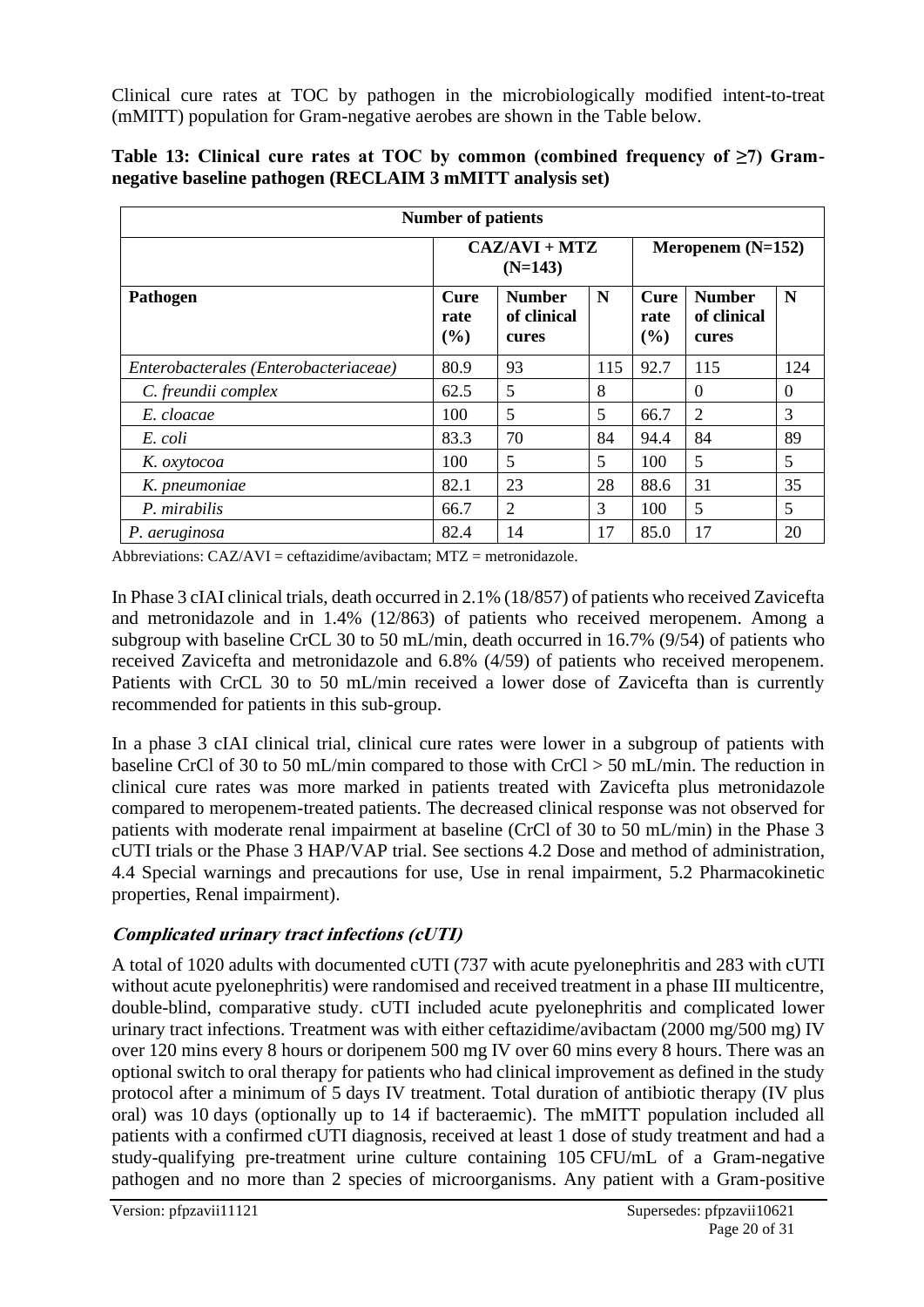pathogen, or a bacterial species not expected to respond to both study drugs was excluded. Patients with CrCl < 30 mL/min were excluded.

The primary efficacy endpoint was per-patient microbiological response at the TOC visit in the mMITT analysis set.

#### **Table 14: Favourable per-patient microbiological response rate at TOC (RECAPTURE mMITT analysis set**

|                             |            | <b>CAZ/AVI</b><br>$(N=393)$ | <b>Doripenem</b><br>$(N=417)$ | Difference $(\% )$<br>$(95\% \text{ CI})$ |
|-----------------------------|------------|-----------------------------|-------------------------------|-------------------------------------------|
| Per patient microbiological | Favourable | 304 (77.4)                  | 296(71.0)                     | 6.4(0.33, 12.36)                          |
| response                    |            |                             |                               |                                           |

Abbreviations:  $CAZ/AVI = ceftazidime/avibactam$ .

Favourable microbiological response rates at TOC by pathogen in the mMITT population are shown in the Table below.

#### **Table 15: Favourable per-pathogen microbiological response rate at TOC by common (combined frequency of ≥10) baseline pathogen (RECAPTURE mMITT)**

| <b>Number of patients</b>                |                                        |                                      |             |                                        |                                      |             |
|------------------------------------------|----------------------------------------|--------------------------------------|-------------|----------------------------------------|--------------------------------------|-------------|
|                                          |                                        | $CAZ/AVI$ (N=393)                    |             |                                        | Doripenem $(N=417)$                  |             |
| Pathogen                                 | Favourable<br>response<br>rate $(\% )$ | Number of<br>favourable<br>responses | $\mathbf n$ | Favourable<br>response<br>rate $(\% )$ | Number of<br>favourable<br>responses | $\mathbf n$ |
| Enterobacterales<br>(Enterobacteriaceae) | 78.3                                   | 299                                  | 382         | 70.6                                   | 281                                  | 398         |
| E. cloacae                               | 54.5                                   | 6                                    | 11          | 69.2                                   | 9                                    | 13          |
| E. coli                                  | 78.4                                   | 229                                  | 292         | 71.9                                   | 220                                  | 306         |
| K. pneumoniae                            | 75.0                                   | 33                                   | 44          | 62.5                                   | 35                                   | 56          |
| P. mirabilis                             | 94.1                                   | 16                                   | 17          | 69.2                                   | 9                                    | 13          |
| P. aeruginosa                            | 66.7                                   | 12                                   | 18          | 75.0                                   | 15                                   | 20          |

Abbreviations:  $CAZ/AVI = ceftazidime/avibactam$ .

### **Hospital-acquired pneumonia (HAP)**

In a phase III double-blind, comparative study, a total of 808 adults with nosocomial pneumonia (280/808, 34.7% with VAP and 40/808 (5.0%) were bacteraemic at baseline) were randomised to receive treatment of ceftazidime/avibactam (2000 mg/500 mg) IV over 120 mins every 8 hours or meropenem 1 g IV over 30 mins every 8 hours. Treatment duration was 7 to 14 days. Nosocomial pneumonia was defined as an onset of relevant signs and symptoms ≥48 hours after admission or <7 days after discharge from an inpatient acute or chronic care facility, and a new or worsening infiltrate on chest X-ray obtained within 48 hours prior to randomisation. Patients with infections only due to Gram-positive organisms were excluded from the trial, when this could be determined before enrollment. Following randomisation, patients in both treatment groups could receive empiric open-label linezolid or vancomycin to cover for Gram-positive pathogens while awaiting culture results. Treatment with Gram-positive coverage continued in patients with Gram-positive pathogens.

The clinically modified intent-to-treat (cMITT) population included patients who met the minimum disease criteria, received at least 1 dose of study treatment and who had properly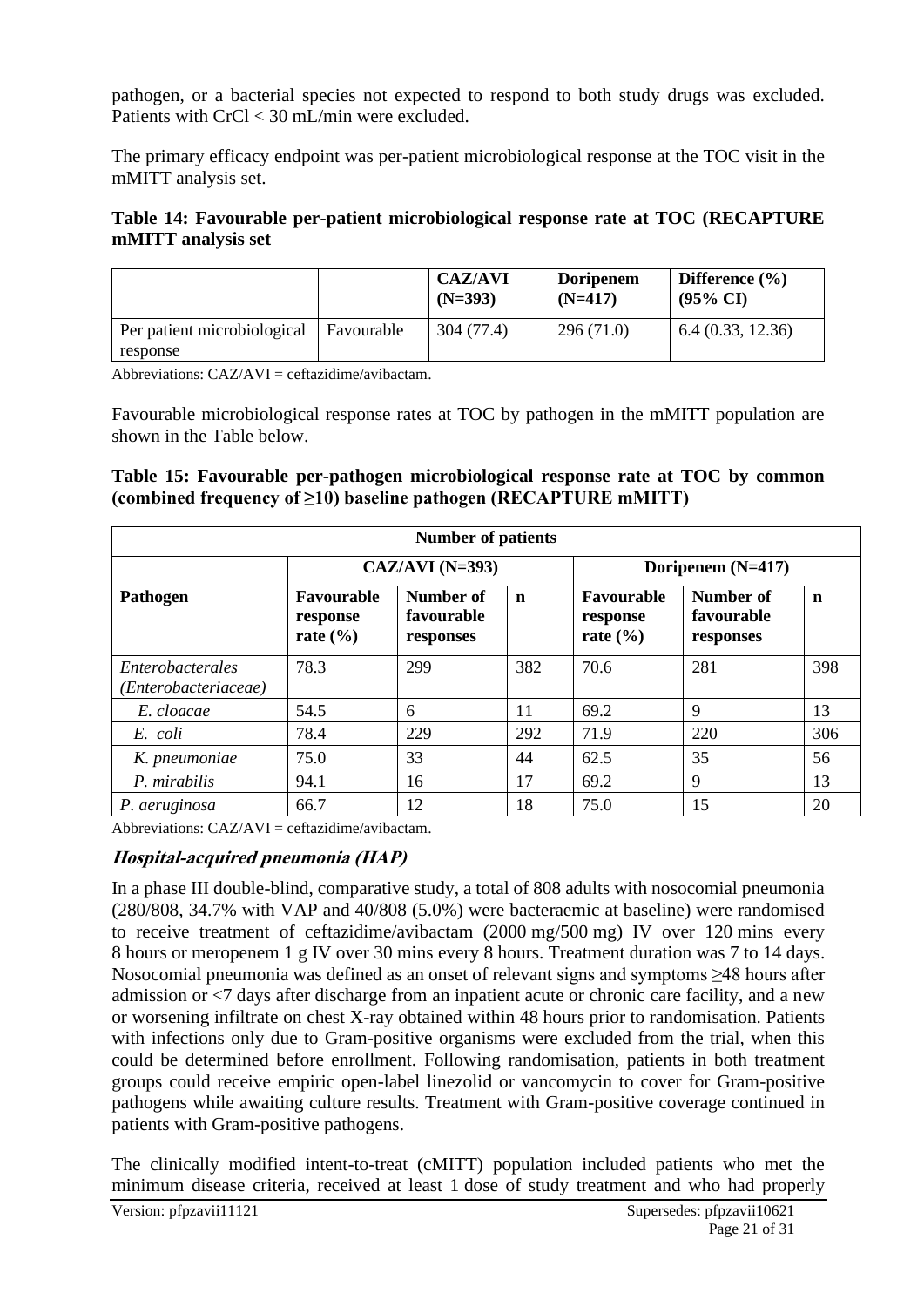obtained baseline respiratory or blood cultures demonstrating Gram-negative pathogens excluding patients with monomicrobial Gram-negative infections with species not expected to respond to both study drugs (e.g., *Acinetobacter* species or *Stenotrophomonas* species). The cMITT also included patients in whom no aetiologic pathogens were identified from respiratory or blood cultures at baseline. The CE at TOC analyses set was the clinically evaluable subset of the cMITT.

The primary efficacy endpoint was the clinical response at the TOC visit in the co-primary populations of the cMITT and CE at TOC. See Table below.

| Number $(\% )$ of patients |                 |                |                  |                           |
|----------------------------|-----------------|----------------|------------------|---------------------------|
| <b>Analysis set</b>        | <b>Response</b> | <b>CAZ/AVI</b> | <b>Meropenem</b> | Difference $(\%$ ) 95% CI |
| cMITT                      |                 | $(N=356)$      | $(N=370)$        |                           |
|                            | Clinical cure   | 245(68.8)      | 270(73.0)        | $-4.2$ ( $-10.76$ , 2.46) |
| CE at TOC                  |                 | $(N=257)$      | $(N=270)$        |                           |
|                            | Clinical cure   | 199 (77.4)     | 211(78.1)        | $-0.7$ $(-7.86, 6.39)$    |

**Table 16: Clinical cure rates at TOC (REPROVE cMITT and CE at TOC analysis sets)**

Abbreviations:  $CAZ/AVI = ceftazidime/avibactam$ .

All-cause mortality rates at Day 28 (cMITT) was 8.4% (30/356) and 7.3% (27/370) ceftazidime/avibactam and meropenem treated patients, respectively.

Clinical cure rate and favourable microbiological response rate at TOC by pathogen in mMITT for Gram-negative aerobes are shown in Tables 17 and 18.

**Table 17: Clinical cure rate at TOC by common (combined frequency of ≥10) Gramnegative baseline pathogen (REPROVE mMITT)**

| <b>Number of patients</b>                |                             |                             |     |                                         |                             |     |
|------------------------------------------|-----------------------------|-----------------------------|-----|-----------------------------------------|-----------------------------|-----|
|                                          | $CAZ/AVI$ (N=171)           |                             |     | Meropenem $(N=184)$                     |                             |     |
| Pathogen                                 | <b>Cure</b><br>rate $(\% )$ | Number of<br>clinical cures | N   | Cure<br>rate $\left(\frac{6}{6}\right)$ | Number of<br>clinical cures | n   |
| Enterobacterales<br>'Enterobacteriaceae) | 73.6                        | 89                          | 121 | 75.4                                    | 104                         | 138 |
| E. aerogenes                             | 62.5                        | 5                           | 8   | 50.0                                    | $\overline{4}$              | 8   |
| E. cloacae                               | 92.3                        | 24                          | 26  | 54.5                                    | 12                          | 22  |
| E. coli                                  | 64.7                        | 11                          | 17  | 75.0                                    | 15                          | 20  |
| K. pneumoniae                            | 72.9                        | 43                          | 59  | 77.5                                    | 55                          | 71  |
| P. mirabilis                             | 85.7                        | 12                          | 14  | 75.0                                    | 9                           | 12  |
| Serratia marcescens                      | 73.3                        | 11                          | 15  | 92.3                                    | 12                          | 13  |
| P. aeruginosa                            | 60.3                        | 35                          | 58  | 74.5                                    | 35                          | 47  |
| H. influenzae                            | 81.3                        | 13                          | 16  | 80.0                                    | 20                          | 25  |

Abbreviations:  $CAZ/AVI = ceftazidime/avibactam$ .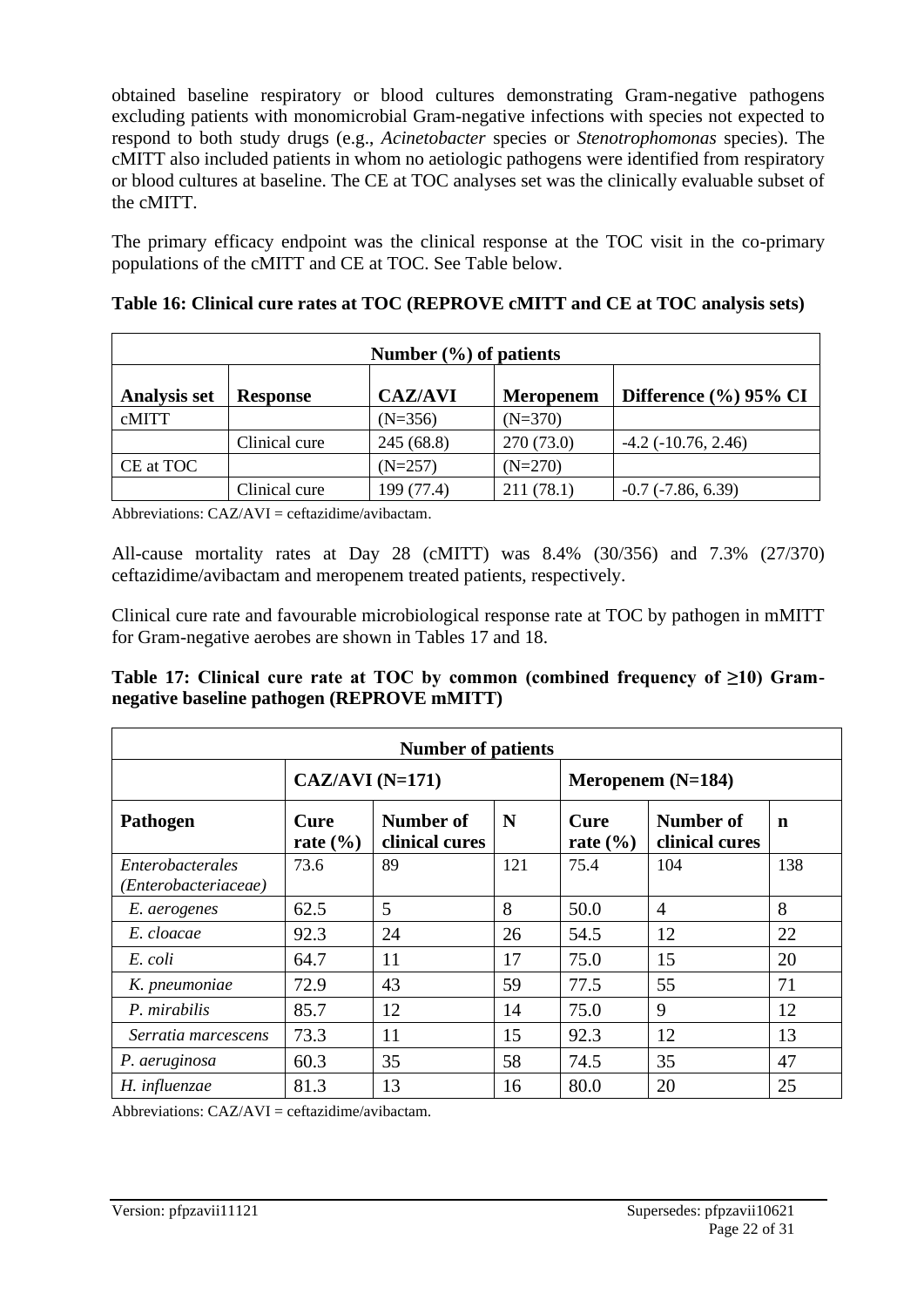**Table 18: Per-pathogen microbiological response at TOC by common (combined frequency of ≥10) Gram-negative baseline pathogen (REPROVE mMITT)**

| <b>Number of patients</b>                |                                        |                                      |    |                                        |                                      |             |
|------------------------------------------|----------------------------------------|--------------------------------------|----|----------------------------------------|--------------------------------------|-------------|
|                                          |                                        | $CAZ/AVI (N=171)$                    |    |                                        | Meropenem $(N=184)$                  |             |
| Pathogen                                 | Favourable<br>response<br>rate $(\% )$ | Number of<br>favourable<br>responses | N  | Favourable<br>response<br>rate $(\% )$ | Number of<br>favourable<br>responses | $\mathbf n$ |
| Enterobacterales<br>(Enterobacteriaceae) |                                        |                                      |    |                                        |                                      |             |
| E. aerogenes                             | 62.5                                   | 5                                    | 8  | 62.5                                   | 5                                    | 8           |
| E. cloacae                               | 80.8                                   | 21                                   | 26 | 59.1                                   | 13                                   | 22          |
| E. coli                                  | 76.5                                   | 13                                   | 17 | 80.0                                   | 16                                   | 20          |
| K. pneumoniae                            | 62.7                                   | 37                                   | 59 | 74.6                                   | 53                                   | 71          |
| P. mirabilis                             | 78.6                                   | 11                                   | 14 | 66.7                                   | 8                                    | 12          |
| S. marcescens                            | 66.7                                   | 10                                   | 15 | 61.5                                   | 8                                    | 13          |
| P. aeruginosa                            | 37.9                                   | 22                                   | 58 | 38.3                                   | 18                                   | 47          |
| H. influenzae                            | 87.5                                   | 14                                   | 16 | 92.0                                   | 23                                   | 25          |

Abbreviations:  $CAZ/AVI = ceftazidime/avibactam$ .

### **Paediatric patients**

Ceftazidime/avibactam has been evaluated in paediatric patients in two Phase 2 single-blind, randomised, comparative clinical studies, one in patients with cIAI and one in patients with cUTI. Patients aged 3 months to <18 years were eligible for both studies, but in the cIAI study, the youngest patient was 3 years of age (median age: 11 years). Patients aged  $\geq$ 3 months to <1 year must have been born at term (defined as gestational age  $\geq$ 37 weeks). Patients treated with ceftazidime/avibactam in the cIAI trial also received metronidazole (administered per local label; suggested dose: 10 mg/kg every 8 hours, administered IV over 20 to 30 minutes). The primary objective in each study was to assess safety and tolerability of ceftazidime/avibactam or ceftazidime/avibactam plus metronidazole). Secondary objectives included assessment of PK and efficacy; efficacy was a descriptive endpoint in both studies.

# **cIAI**

A total of 83 paediatric patients with cIAI were randomised (3:1) and received treatment with either CAZ/AVI plus metronidazole (n=61) (doses provided in Table 3), or meropenem (n=22), 20 mg/kg IV every 8 hours. After a minimum of 72 hours of IV treatment, there was an optional switch to oral therapy for patients who had clinical improvement, as defined in the study protocol. The total duration of antibiotic therapy (IV plus oral) was between 7 and 15 days. TOC assessments were performed 8 to 15 days after the last dose of study drug (IV or oral).

The majority of patients (87%) had appendiceal perforation or peri-appendiceal abscess (52/61, 85.2% CAZ/AVI plus metronidazole; 20/22, 90.9% meropenem). The CE population included patients who had a confirmed diagnosis of cIAI and received a minimum duration of IV study drug, and excluded patients who had a clinical response of indeterminate and/or an important protocol deviation impacting the assessment of efficacy. The microbiological intent-to treat (micro-ITT) population included 69 patients (50 CAZ/AVI plus metronidazole, 19 meropenem)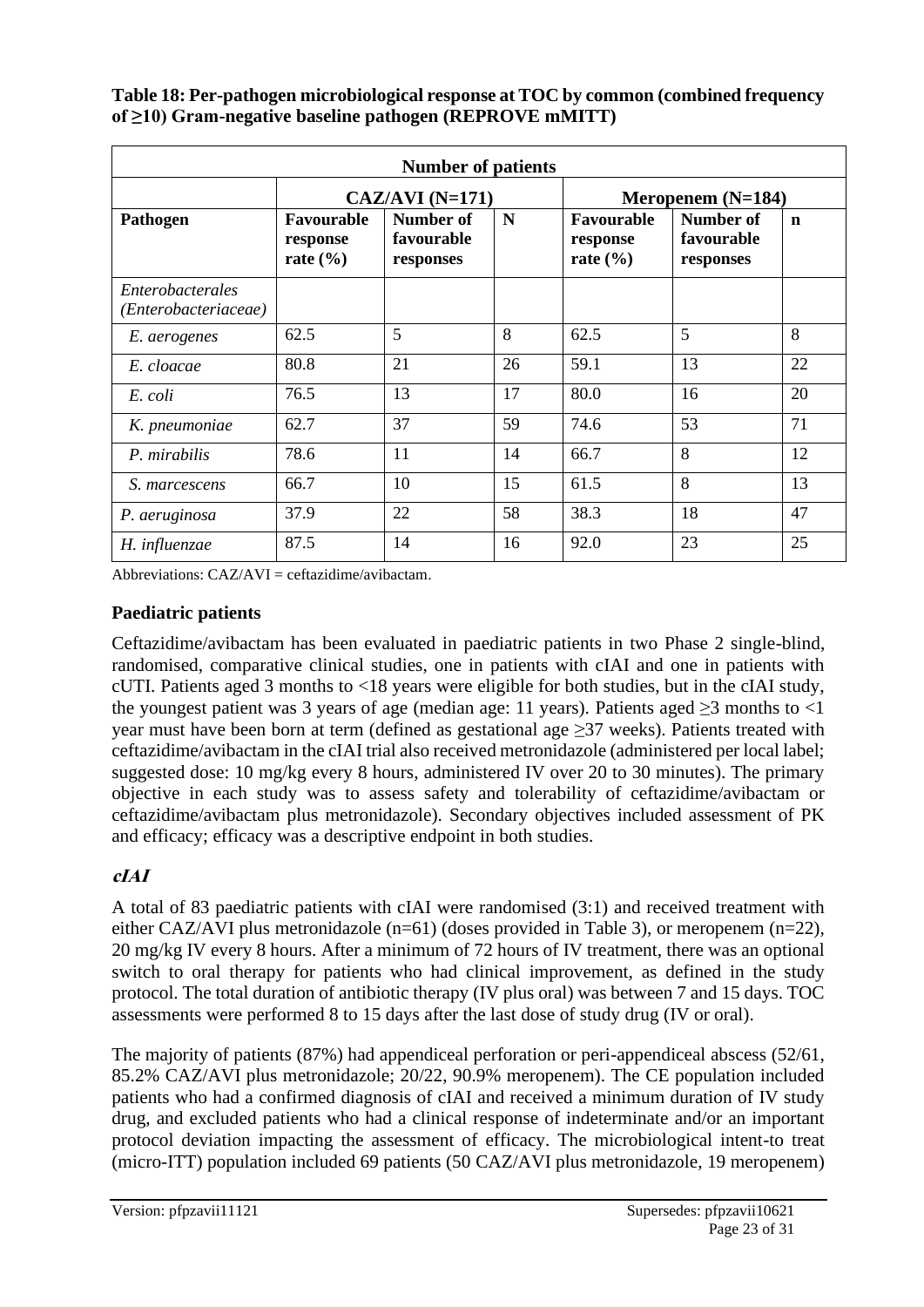who had at least one baseline intra-abdominal pathogen. Favourable clinical response rates at TOC are presented in the Table below.

| <b>Analysis Population</b> | Number $(\% )$ of patients      |                                       |
|----------------------------|---------------------------------|---------------------------------------|
|                            | $CAZ-AVI + MTZa$<br>$n/N$ $(\%$ | Meropenem <sup>b</sup><br>$n/N$ $(\%$ |
| <b>ITT</b>                 | 56/61 (91.8)                    | 21/22(95.5)                           |
| CE                         | 52/56 (92.9)                    | 19/20(95.5)                           |
| Micro-ITT                  | 45/50(90.0)                     | 18/19 (94.7)                          |
| <b>ME</b>                  | 36/40(90.0)                     | 14/15(93.3)                           |

|  | Table 19: Favourable clinical response rates at TOC |  |  |  |  |
|--|-----------------------------------------------------|--|--|--|--|
|--|-----------------------------------------------------|--|--|--|--|

Abbreviations:  $C_A Z/AV I = c e f t a z i d r e/a v i b a c t a m$ .

Favourable clinical outcome (for which the count is indicated by n) was defined as clinical cure, sustained clinical cure, or clinical improvement, such that no further antimicrobial therapy was required.

 $CE =$  clinically evaluable.

ITT = intent-to-treat; the ITT analysis set included all patients who were randomised to treatment.

ME = microbiologically evaluable analysis; the ME analysis set included randomised patients with confirmed cIAI who received a minimum duration of study drug, had a microbiological response other than indeterminate, had no protocol deviations that would impact assessment of efficacy and had a typically IAI bacterial pathogen susceptible to both study agents.

<sup>a</sup> CAZ-AVI doses as per Table 3 with metronidazole 10 mg/kg IV every 8 hours.

<sup>b</sup> 20 mg/kg IV every 8 hours.

The predominant pathogens isolated at baseline were *E. coli* (55/69, 79.7%) and *P. aeruginosa* 23/69 (33.3%). Favourable clinical response rates at TOC by baseline pathogen in the micro-ITT population are presented in the Table below.

#### **Table 20: Favourable clinical response rates at TOC by Baseline Pathogen, Paediatric cIAI (micro-ITT population)**

| <b>Pathogen</b>                       |                                  | Number $(\% )$ of patients             |
|---------------------------------------|----------------------------------|----------------------------------------|
|                                       | $CAZ/AVI + MTZa$<br>$n/N$ $(\%)$ | Meropenem <sup>b</sup><br>$n/N$ $(\%)$ |
| Enterobacterales (Enterobacteriaceae) | 38/42(90.5)                      | 13/14(92.9)                            |
| E. coli                               | 38/42 (90.5)                     | 12/13(92.3)                            |
| Pseudomonas aeruginosa                | 12/14(85.7)                      | $8-9(90.0)$                            |

Abbreviations: CAZ/AVI = ceftazidime/avibactam; MTZ = metronidazole.

<sup>a</sup> CAZ/AVI doses as per Table 3 with metronidazole 10 mg/kg IV every 8 hours.

<sup>b</sup> 20 mg/kg IV every 8 hours.

#### **cUTI**

A total of 95 paediatric patients with cUTI were randomised (3:1) and received treatment with either CAZ/AVI (n=67) (doses provided in Table 3), or cefepime (n=28), dosed per local prescribing information (maximum dose 2000 mg). After a minimum of 72 hours of IV treatment, there was an optional switch to oral therapy for patients who had clinical improvement, as defined in the study protocol. The total duration of antibiotic therapy (IV plus oral) was between 7 and 14 days. TOC assessments were performed 8 to 15 days after the last dose of study drug (IV or oral).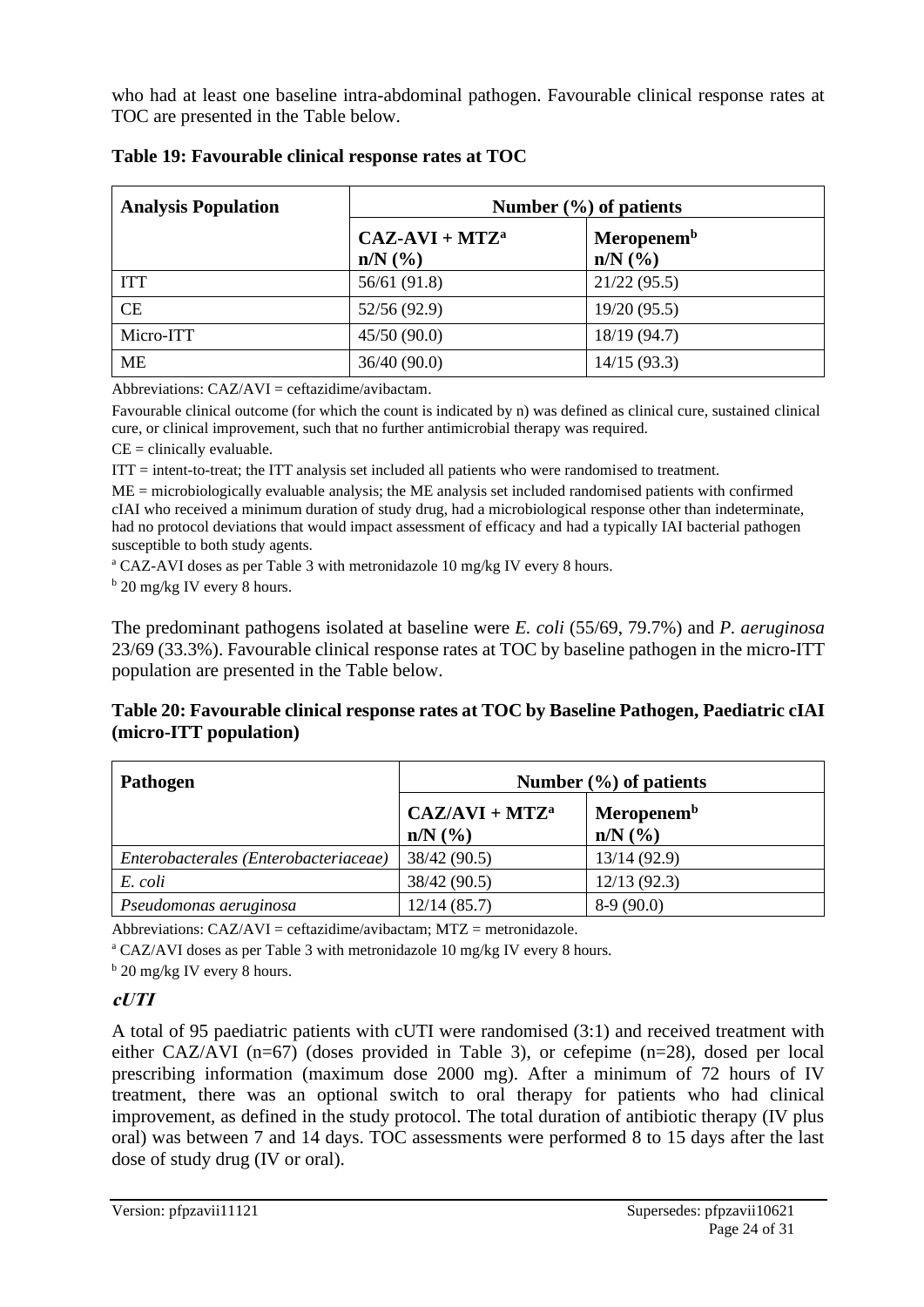The majority of patients (83.2%) had acute pyelonephritis (55/67, 82.1% ceftazidime-avibactam; 24/28, 85.7% cefepime). The micro-ITT population included 77 randomised patients (54 ceftazidime-avibactam, 54 cefepime) who had at least 1 Gram-negative typical pathogen known to cause cUTI and no Gram-positive pathogen in the urine at baseline. Favourable clinical, microbiological and combined clinical and microbiological response rates at TOC in the micro-ITT population are presented in the Table below.

**Table 21: Favourable clinical and microbiological response rates, paediatric cUTI trial, micro-ITT population**

| <b>Study Endpoint</b>                                        | CAZ/AVI <sup>a</sup><br>$n/N$ $\left(\frac{9}{6}\right)$ | Cefepimeb<br>$n/N$ $(\%)$ |
|--------------------------------------------------------------|----------------------------------------------------------|---------------------------|
| Combined favourable clinical and<br>microbiological response | 39/54 (72.2)                                             | 14/23(60.9)               |
| Favourable clinical response                                 | 48/54 (88.9)                                             | 19/23(82.6)               |
| Favourable microbiological response                          | 43/54(79.6)                                              | 14/23(60.9)               |

Abbreviations:  $CAZ/AVI = ceftazidime/avibactam$ .

<sup>a</sup> Ceftazidime- avibactam doses as per Table 3

<sup>b</sup> Dosed per local prescribing information, with maximum of 2000 mg

Favourable clinical response was defined as a resolution of all acute signs and symptoms of cUTI or improvement to such an extent that no further antimicrobial therapy was required. Favourable microbiological response was defined as eradication of the baseline pathogen

The predominant baseline pathogen was *E. coli* (71/77, 92.2%). Favourable microbiological response rates by baseline pathogen at TOC in the micro-ITT population are presented in the Table below.

**Table 22: Microbiological response rates by baseline pathogen at TOC in the paediatric cUTI trial, micro-ITT population**

| <b>Aerobic Gram-Negative</b><br>Pathogen | CAZ/AVI <sup>a</sup><br>$n/N$ $\left(\frac{9}{6}\right)$ | Cefepime <sup>b</sup><br>$n/N$ $\left(\frac{9}{6}\right)$ |
|------------------------------------------|----------------------------------------------------------|-----------------------------------------------------------|
| Enterobacterales<br>(Enterobacteriaceae) | 43/54(79.6)                                              | 14/23(60.9)                                               |
| Escherichia coli                         | 39/49 (79.6)                                             | 13/22(59.1)                                               |

Abbreviations:  $CAZ/AVI = ceftazidime/avibactam$ .

<sup>a</sup> Ceftazidime/avibactam doses as per Table 3

b Dosed per local prescribing information, with maximum of 2000 mg.

### **Limitations of clinical trial data**

Patients with evidence of significant immunocompromise were excluded from the Phase 2 and 3 clinical trials.

# **5.2 Pharmacokinetic properties**

#### **Distribution**

The human protein binding of both ceftazidime and avibactam is approximately 10% and 8%, respectively. The steady-state volumes of distribution of ceftazidime and avibactam were about 17 L and 22 L, respectively in healthy adults following multiple doses of 2000 mg/500 mg ceftazidime/avibactam infused over 2 hours every 8 hours. Both ceftazidime and avibactam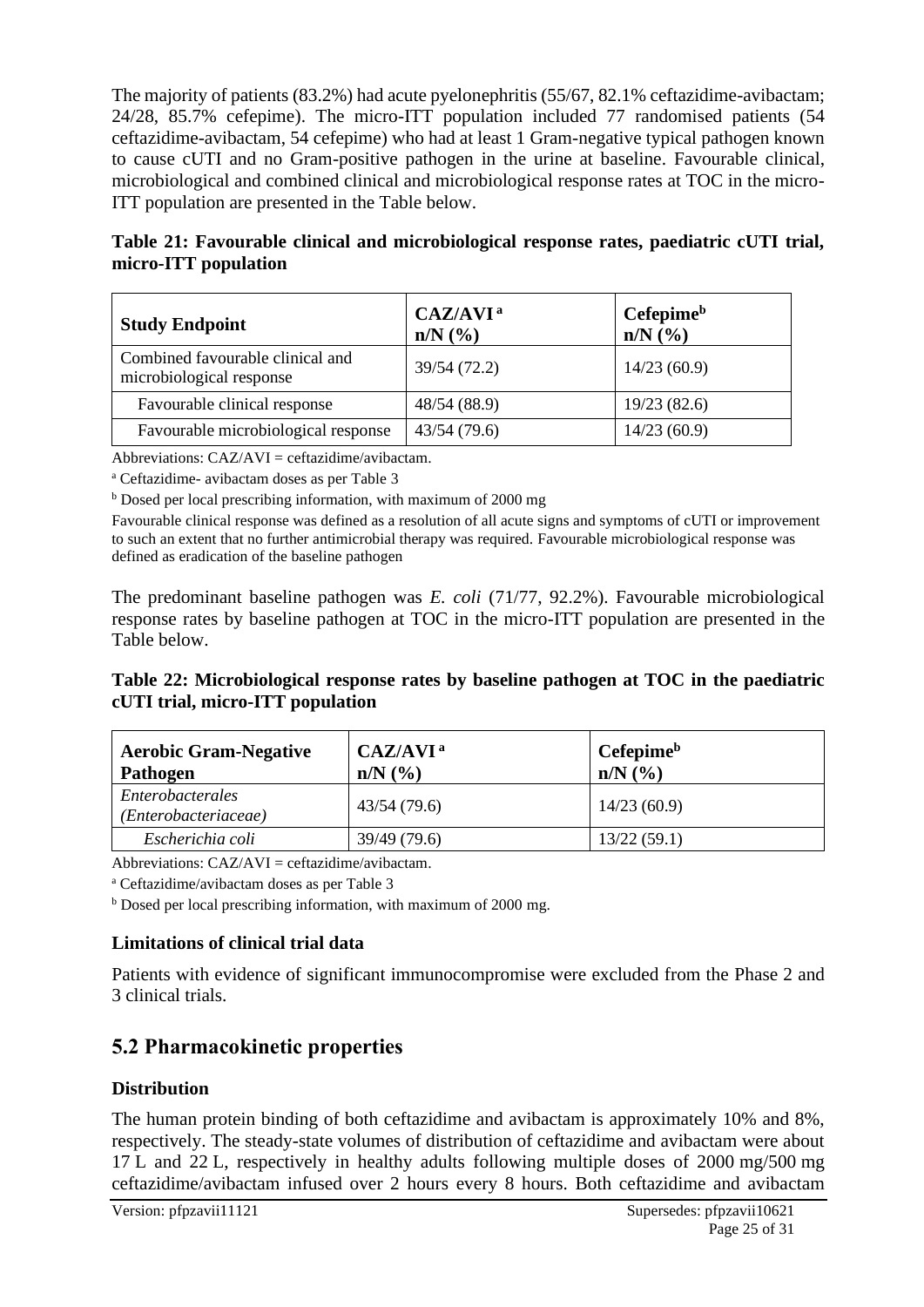penetrate into human bronchial epithelial lining fluid (ELF) to the same extent with concentrations around 30% of those in plasma. The concentration time profiles are similar for ELF and plasma.

Penetration of ceftazidime into the intact blood-brain barrier is poor. Ceftazidime concentrations of 4 to 20 mg/L or more are achieved in the CSF when the meninges are inflamed. Avibactam penetration of the blood brain barrier has not been studied clinically; however, in rabbits with inflamed meninges, CSF exposures of ceftazidime and avibactam were 43% and 38% of plasma AUC, respectively. Ceftazidime crosses the placenta readily, and is excreted in the breast milk.

### **Metabolism**

Ceftazidime is not metabolised. No metabolism of avibactam was observed in human liver preparations (microsomes and hepatocytes). Unchanged avibactam was the major drug-related component in human plasma and urine following dosing with  $\lceil {^{14}C} \rceil$ -avibactam.

# **Excretion**

The terminal half-life  $(t_{\gamma_2})$  of both ceftazidime and avibactam is about 2 h after intravenous administration. Ceftazidime is excreted unchanged into the urine by glomerular filtration; approximately 80-90% of the dose is recovered in the urine within 24 h. Avibactam is excreted unchanged into the urine with a renal clearance of approximately 158 mL/min, suggesting active tubular secretion in addition to glomerular filtration. Approximately 97% of the avibactam dose is recovered in the urine, 95% within 12 h. Less than 1% of ceftazidime is excreted via the bile and less than 0.25% of avibactam is excreted into faeces.

# **Linearity/non-linearity**

The pharmacokinetics of both ceftazidime and avibactam are approximately linear across the dose range studied (50 mg to 2000 mg) for a single intravenous administration. No appreciable accumulation of ceftazidime or avibactam was observed following multiple intravenous infusions of 2000 mg/500 mg of ceftazidime/avibactam administered every 8 hours for up to 11 days in healthy adults with normal renal function.

# **Pharmacokinetic/pharmacodynamic relationship(s)**

The antimicrobial activity of ceftazidime against specific pathogens has been shown to best correlate with the percent time of free-drug concentration above the ceftazidime/avibactam minimum inhibitory concentration over the dose interval (%*f*T >MIC of ceftazidime/avibactam). For avibactam the PK-PD index is the percent time of the free drug concentration above a threshold concentration over the dose interval  $(\% f \Gamma > C_T)$ .

# **Renal impairment**

# **Adults**

Ceftazidime is eliminated almost solely by the kidneys; its serum half-life is significantly prolonged in patients with impaired renal function. The clearance of avibactam was significantly decreased in subjects with mild  $(CrCl > 50$  to 80 mL/min, n = 6), moderate  $(CrCl/30)$  to 50 mL/min, n = 6), and severe ( $\leq$  CrCl 30 mL/min, not requiring haemodialysis; n = 6) renal impairment compared to healthy subjects with normal renal function (CrCl  $\geq 80$  mL/min, n = 6) following administration of a single 100 mg intravenous dose of avibactam. The slower clearance resulted in increases in systemic exposure (AUC) of avibactam of 2.6-fold, 3.8-fold and 7-fold in subjects with mild, moderate and severe renal impairment, respectively.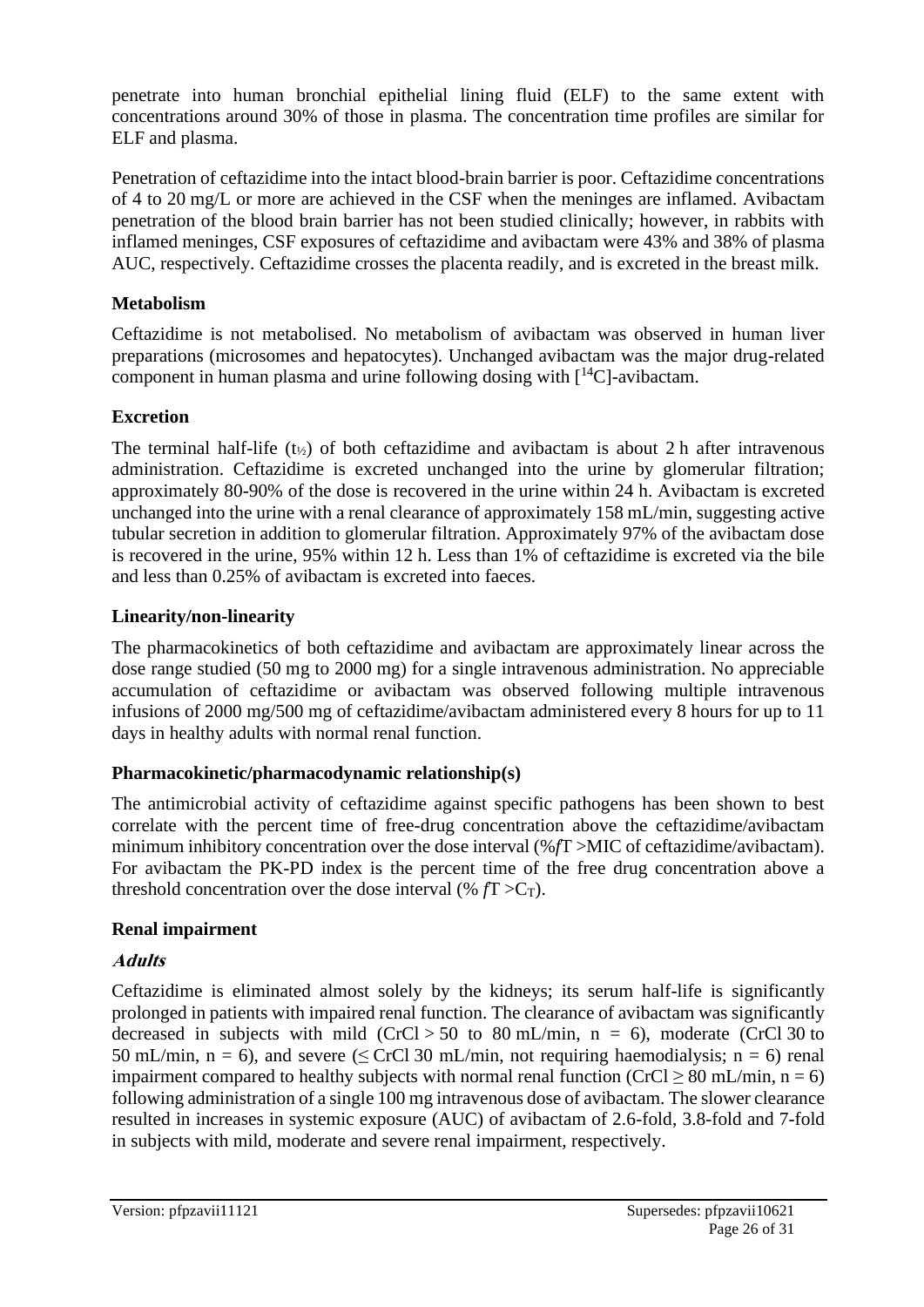A single 100 mg dose of avibactam was administered to subjects with ESRD ( $n = 6$ ) either 1 hour before or after haemodialysis. The avibactam AUC following the post-haemodialysis infusion was 19.5-fold the AUC of healthy subjects with normal renal function. Avibactam was extensively removed by haemodialysis, with an extraction coefficient of 0.77 and a mean haemodialysis clearance of 9.0 L/h. Approximately 55% of the avibactam dose was removed during a 4-hour haemodialysis session.

Dosage adjustment of Zavicefta is recommended in patients with moderate and severe renal impairment and end-stage renal disease. Population PK models for ceftazidime and avibactam were used to conduct simulations for patients with impaired renal function. Simulations demonstrated that the recommended dose adjustments provide comparable exposures of ceftazidime and avibactam in patients with moderate and severe renal impairment and end-stage renal disease to those in patients with normal renal function or mild renal impairment. For patients with changing renal function, CrCl should be monitored at least daily and the dose of Zavicefta adjusted accordingly (see sections 4.2 Dose and method of administration, 4.4 Special warnings and precautions for use, Use in renal impairment).

### **Hepatic impairment**

Mild to moderate hepatic impairment had no effect on the pharmacokinetics of ceftazidime in individuals administered 200 mg intravenously every 8 hours for 5 days, provided renal function was not impaired. The pharmacokinetics of ceftazidime in patients with severe hepatic impairment has not been established. The pharmacokinetics of avibactam in patients with any degree of hepatic impairment has not been studied.

As ceftazidime and avibactam do not appear to undergo significant hepatic metabolism, the systemic clearance of either active substance is not expected to be significantly altered by hepatic impairment.

### **Use in the elderly**

Reduced clearance of ceftazidime was observed in elderly patients, which was primarily due to age-related decrease in renal clearance of ceftazidime. The mean elimination half-life of ceftazidime ranged from 3.5 to 4 hours following intravenous bolus dosing with 2000 mg every 12 hours in elderly patients aged 80 years or older.

Following a single intravenous administration of 500 mg avibactam as a 30-minute IV infusion, the elderly had a slower terminal half-life of avibactam, which may be attributed to age related decrease in renal clearance.

### **Paediatric population**

The pharmacokinetics of ceftazidime and avibactam were evaluated in paediatric patients from 3 months to < 18 years of age with suspected or confirmed infections following a single dose of ceftazidime 50 mg/kg and avibactam 12.5 mg/kg for patients weighing < 40 kg or Zavicefta (ceftazidime/avibactam 2000 mg/500 mg) for patients weighing  $\geq 40$  kg. Plasma concentrations of ceftazidime and avibactam were similar across all four age cohorts in the study (3 months to  $\langle$  2 years, 2 to  $\langle$ 6 years, 6 to  $\langle$ 12 years, and 12 to  $\langle$ 18 years). Ceftazidime and avibactam AUC<sub>0</sub>t and C<sub>max</sub> values in the two older cohorts (paediatric patients from 6 to  $< 18$  years), which had more extensive pharmacokinetic sampling, were similar to those observed in healthy adult subjects with normal renal function that received Zavicefta (ceftazidime/avibactam 2000 mg/500 mg). Data from this study and the two Phase 2 paediatric studies in patients with cIAI and cUTI were pooled with PK data from adults (Phase 1 to Phase 3) to update the population PK model, which was used to conduct simulations to assess PK/PD target attainment. Results from these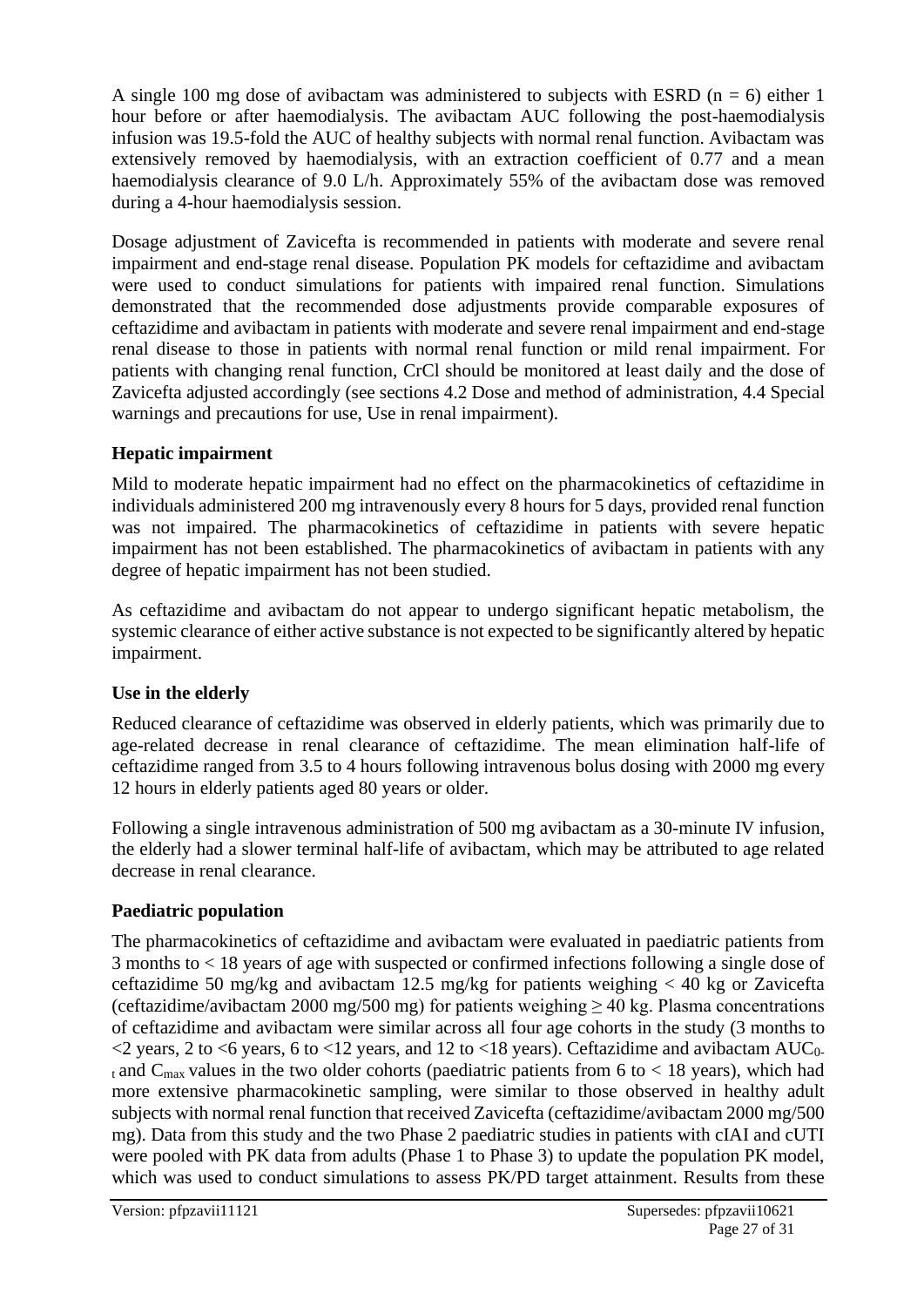simulations demonstrated that the recommended dose regimens for paediatric patients with cIAI, and cUTI including dose adjustments for patients with renal impairment, result in systemic exposure and PK/PD target attainment values that are similar to those in adult patients given an approved dose of Zavicefta (CAZ 2000 mg/AVI 500 mg) administered over 2 hours, every 8 hours.

There is limited experience with the use of ceftazidime plus avibactam in the paediatric groups of 3 months to  $< 6$  months. The recommended dosing regimens are based on simulations conducted using the final population PK models. Simulations demonstrated that the recommended dose regimens result in comparable exposures to other age groups with PK/PD target attainment > 90%. Based on data from the completed paediatric clinical trials, at the recommended dose regimens, there was no evidence of over- or underexposure in the subjects aged 3 months to  $< 6$  months.

In addition, there are very limited data in paediatric patients aged 3 months to  $\lt 2$  years with impaired renal function ( $CrCL \leq 50$  mL/min), with no data in severe renal impairment from the completed paediatric clinical trials. Population PK models for ceftazidime and avibactam were used to conduct simulations for patients with impaired renal function.

### **Gender and race**

The pharmacokinetics of ceftazidime/avibactam is not significantly affected by gender or race.

# **5.3 Preclinical safety data**

#### **Genotoxicity**

For ceftazidime, a mouse micronucleus test and an Ames test were both negative for mutagenic effects. In genotoxicity assays with avibactam, there was no induction of gene mutation in the *in vitro* bacterial reverse mutation tests, nor were there any indications of genotoxicity in an *in vitro* micronucleus test in mouse lymphoma cells. In cultured human lymphocytes, statistically significant increases in chromosomal aberrations were observed under a single treatment condition (44h harvest time, -S9). As these findings were not replicated in an independent study, the results are considered to be of limited biological relevance. When administered up to the limit dose of 2 g/kg IV, avibactam was negative in a rat *in vivo* micronucleus assay. No genetic toxicology studies have been conducted on ceftazidime-avibactam.

### **Carcinogenicity**

Carcinogenicity studies have not been conducted with ceftazidime-avibactam.

# **6. PHARMACEUTICAL PARTICULARS**

# **6.1 List of excipients**

Anhydrous sodium carbonate.

# **6.2 Incompatibilities**

This medicinal product must not be mixed with other medicinal products except those mentioned in section 4.2.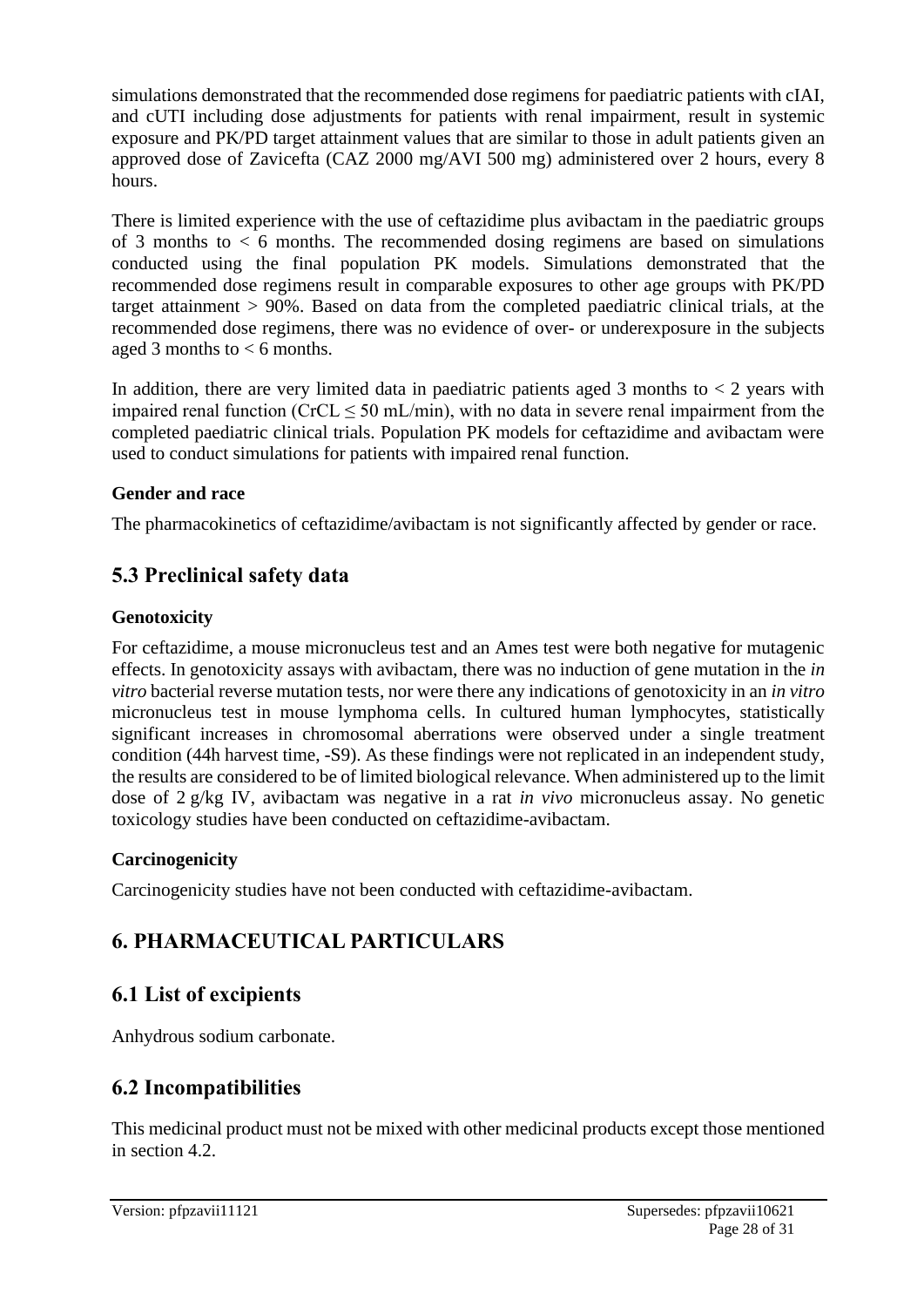# **6.3 Shelf life**

### **Dry powder**

3 years.

#### **After reconstitution**

The powder for injection should be reconstituted with diluents listed in section 4.2. The reconstituted vial should be used immediately.

#### **After dilution**

#### **Infusion bags**

The chemical and physical in-use stabilityof the reconstituted product has been demonstrated for up to 24 hours at  $2 - 8$ °C followed by up to 12 hours at not more than  $25$ °C.

From a microbiological point of view, the medicinal product should be used immediately. If not used immediately, in-use storage times and conditions prior to use are the responsibility of the user and would normally not be longer than 12 hours at not more than  $25^{\circ}$ C or 24 hours at 2 -  $8^{\circ}$ C, unless reconstitution/dilution has taken place in controlled and validated aseptic conditions.

### **Infusion syringes**

The chemical and physical in-use stability has been demonstrated for up to 6 hours at not more than 25°C.

From a microbiological point of view, the medicinal product should be used immediately. If not used immediately, in-use storage times and conditions prior to use are the responsibility of the user and should not exceed 6 hours at not more than 25°C.

# **6.4 Special precautions for storage**

Store below 30<sup>o</sup>C. Store in the original package in order to protect from light.

For storage conditions of the reconstituted and diluted medicinal product, see section 6.3 Shelf life.

# **6.5 Nature and contents of container**

20 mL glass vial (Type 1) closed with a rubber (halobutyl) stopper and aluminium seal with flipoff cap.

The medicinal product is supplied in packs of 10 vials.

# **6.6 Special precautions for disposal**

Any unused product or waste material should be disposed of in accordance with local requirements.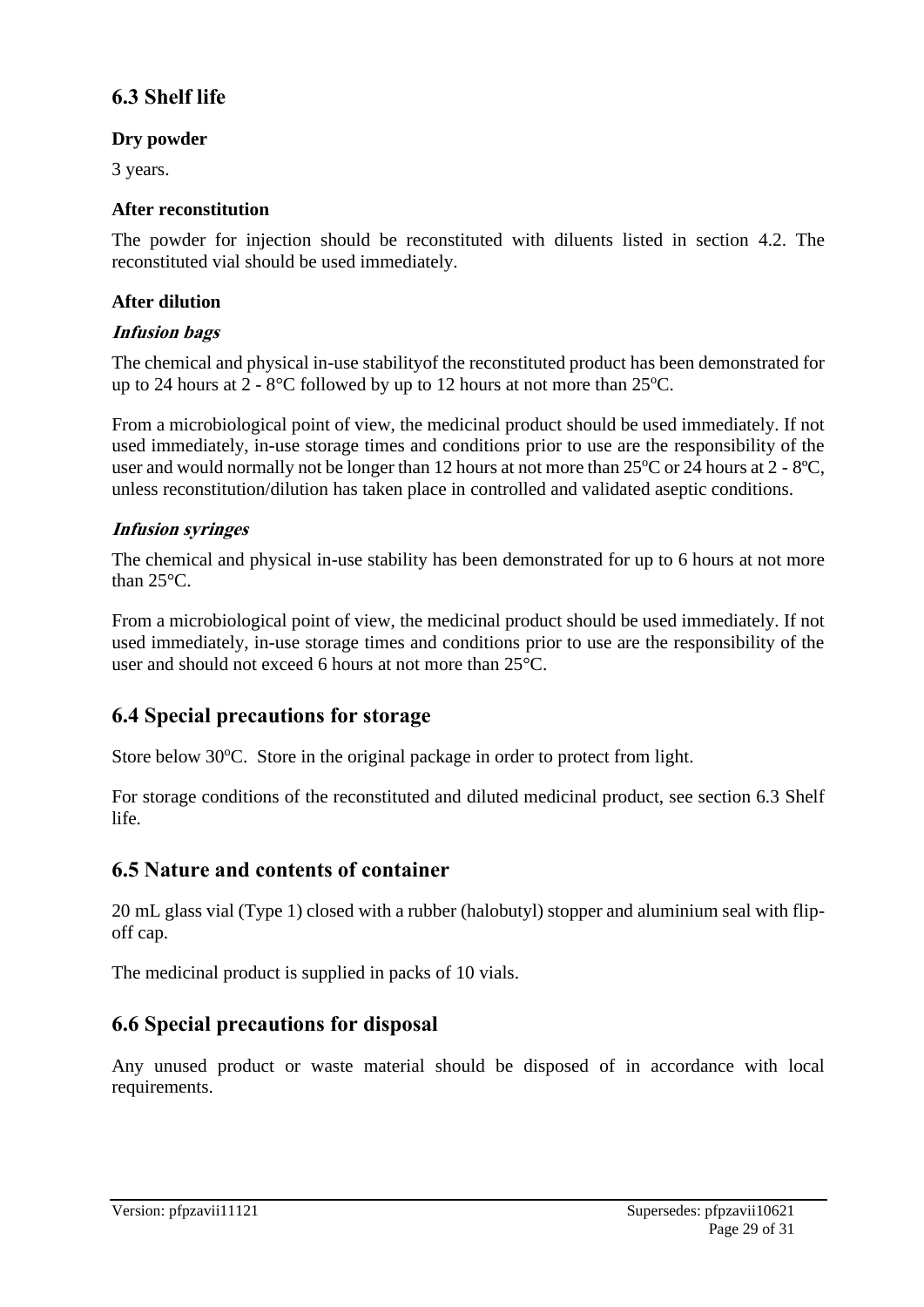# **6.7 Physicochemical propperties**

### **Chemical structure**

### **Ceftazidime (as pentahydrate)**



**CAS number** 

78439-06-2.

# **Chemical structure**





### **CAS number**

1192491-61-4.

# **7. MEDICINE SCHEDULE (POISONS STANDARD)**

S4, Prescription Only Medicine.

+

# **8. SPONSOR**

Pfizer Australia Pty Ltd Level 17, 151 Clarence Street SYDNEY NSW 2000.

Toll Free Number: 1800 675 229. www.pfizer.com.au.

# **9. DATE OF FIRST APPROVAL**

22 February 2019.

# **10. DATE OF REVISION**

29 November 2021.